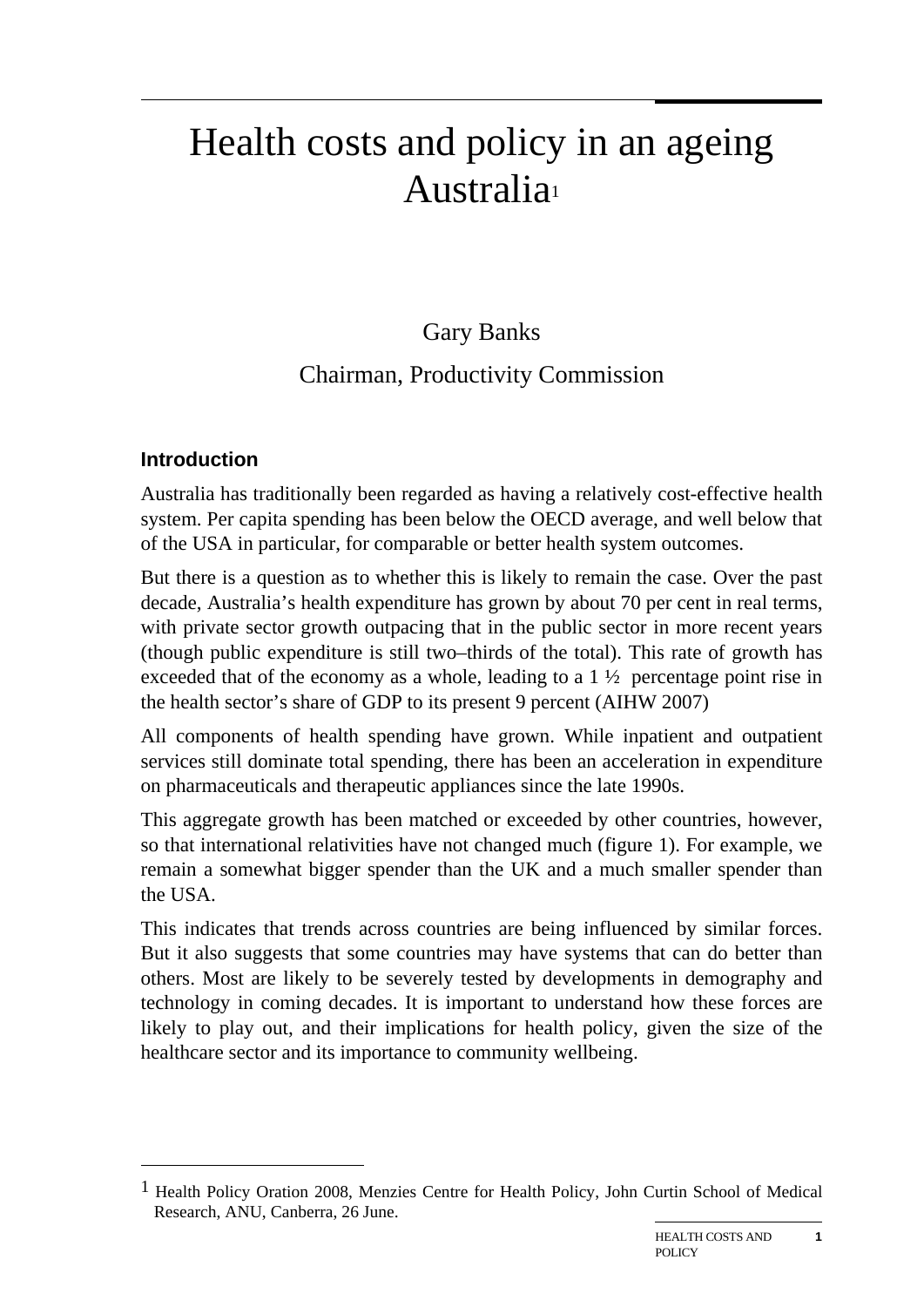



# **The health 'market'**

At a broad level, we can conceptualise the market for healthcare like the markets for other services in the economy, as being shaped by both demand and supply-side influences.

- On the demand–side, the key determinants of expenditure growth are changes in the size and structure of the population, its overall affluence or purchasing power and — related to this — societal preferences or expectations and, of course, inherent healthiness.
- On the supply–side, new knowledge and technical change have a strong bearing on the nature of health services provided, as well as on who and what can be treated. The implementation and diffusion of technology over time depends on the availability of, and access to, skilled people and capital resources.

# *A creature of government*

These dynamic influences are comparable to other markets. But unlike most other markets, there is a bigger role for governments and only a limited role for prices in balancing supply and demand over time. Much healthcare is funded by governments or insurers, rather than being bought directly by consumers, and the provision of healthcare is constrained by regulation and by the medical profession itself.

There are good reasons for this. Consumers or patients rely to varying extents on the knowledge of healthcare professionals about which services are most appropriate. And our society rightly values accessibility to healthcare for all Australians, regardless of their financial circumstances. However, the former introduces another layer of decision making — and potential mismatches with the consumer's real needs (principal–agent problems) — while universal access and subsidised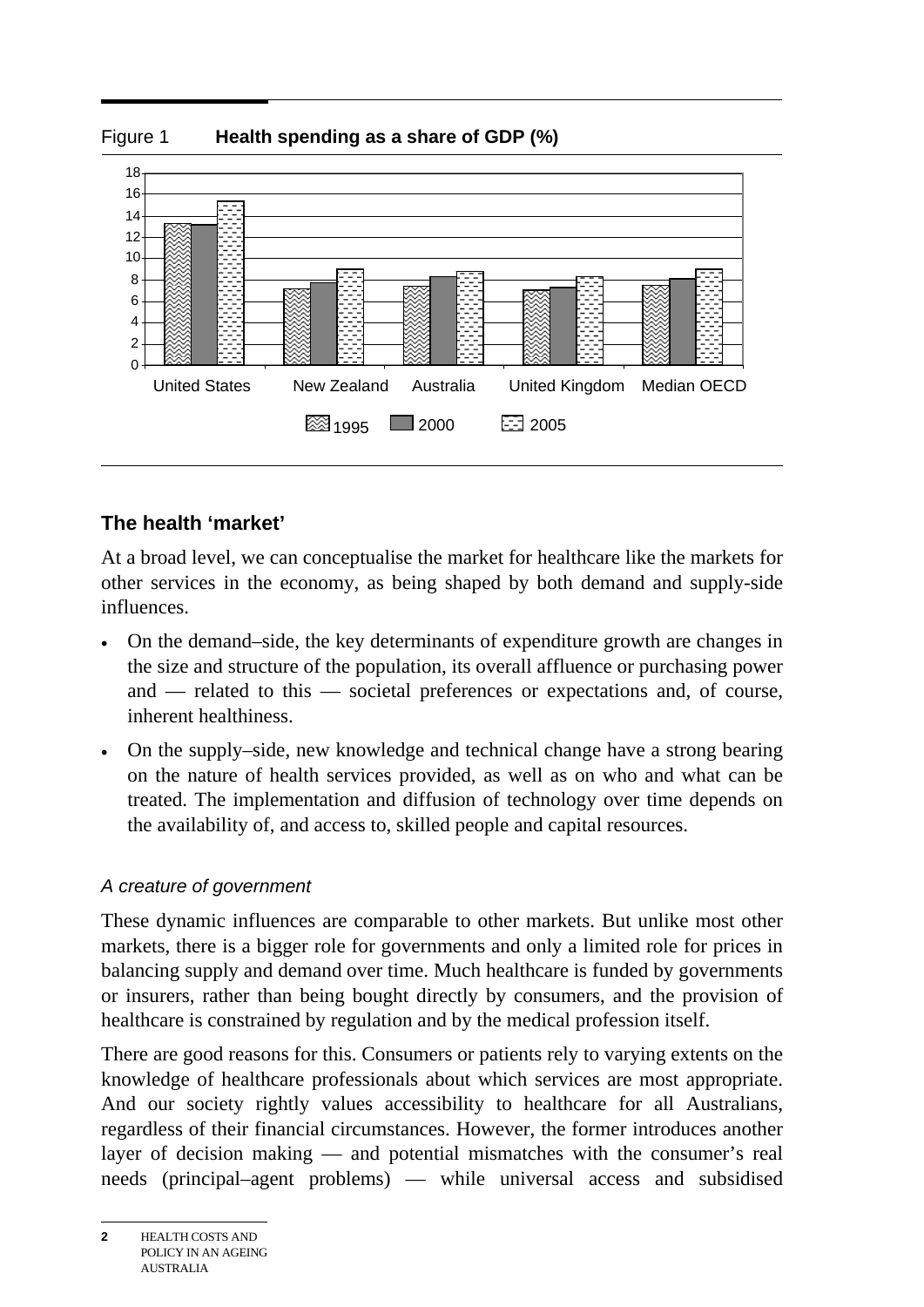provision could potentially mean open–ended demand growth, which would be neither efficient nor sustainable (and ultimately not equitable either).

Thus while doctors determine the nature or type of treatments, governments play a significant role in determining *access* to treatment. For example, there are limits on subsidised technologies and pharmaceuticals, with 80 percent of all pharmaceuticals on the PBS being subject to some restriction (other than for medical reasons).

The other important dimension of the supply-side in the healthcare 'market' is the private/public mix. As noted, private healthcare expenditure has been growing faster than public, reflecting government inducements, together with constraints in the public system. Privately funded healthcare is highly regulated, and operates as both a supplement and alternative to public provision.

So while there are some features in common with other markets, these are limited, and government policy is clearly influential in shaping healthcare expenditure. That said, the most critical underlying drivers of expenditure going forward will be further advances in medical technology, the ageing of Australia's population and the important interactions between them.

These are complicated and contentious areas, posing significant challenges for public policy, and with much at stake for the community in 'getting it right'. This also makes them suitable areas of inquiry for the Productivity Commission, given its independence from all stakeholders and its statutory obligations to determine, through open and consultative processes, what is in the long term interests of the wider community. Over the past decade, the Commission has been asked by government to conduct in-depth reviews of private health insurance, medical technology costs, the health workforce and the impacts of population ageing. In what follows I will draw on these studies, as well as related research by us and others.

# **Technological change is a key driver of health costs**

It is widely recognised that technology has a major impact on the health sector and on health outcomes, but there has been some debate about whether technological advances will, on balance, serve to reduce or increase overall health expenditure in future, especially in the context of an ageing population.

Assessing expenditure impacts is not straightforward, requiring an examination of the cost of the technology for each person treated; whether it is a new treatment; whether it replaces or supplements existing treatments; its uptake, and its effect on subsequent use of the health system.

Overall spending can increase — even if unit costs decline — when improvements in a treatment expands its use. New technologies can have beneficial flow-on effects in other areas of spending, however, such as by reducing rates of hospitalization or the duration of hospital stays, or by allowing the aged to remain in their own homes and thereby reducing aged care costs. On the other hand — and probably only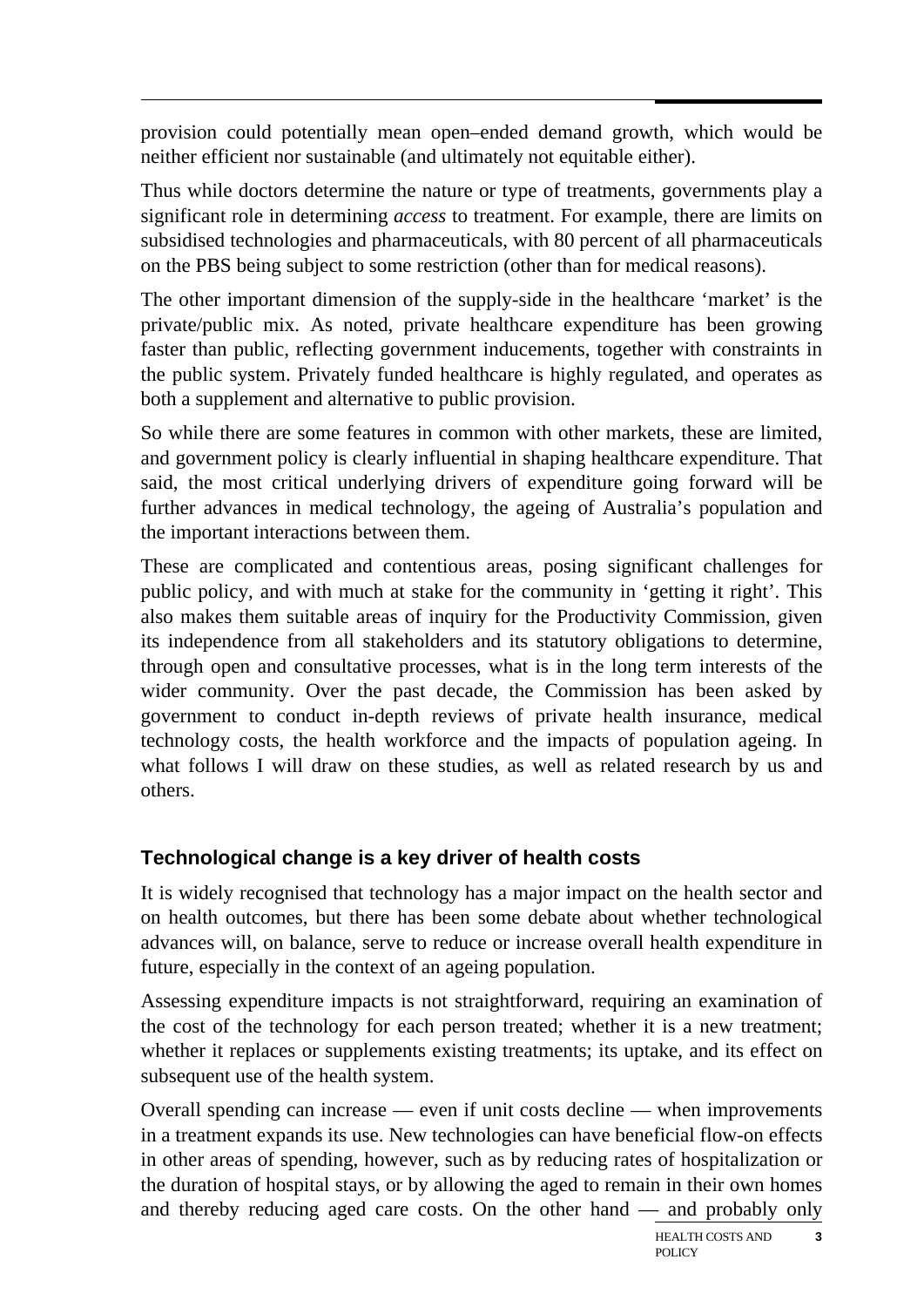economists would point this out — if one disease is successfully treated, people may live on to develop other ailments, which can themselves require expensive treatment. (I hasten to add that this is not an argument for avoiding better treatments!)

## *Understanding technology's cost impacts*

The Commission has measured the cost impacts of new technologies over a recent ten–year period (PC, 2005a). The results of the main econometric analysis are depicted in figure 2**.** While the estimates depend to some extent on what is assumed about the sensitivity of demand to income growth, the results suggest that technology contributed around one-third of the increase in real health expenditure in the decade to 2003, with the (substantial) income growth experienced by Australians in this period being the other dominant contributor.





Annual growth rate (per cent) in real expenditure

Some case studies that we conducted provided insights as to why new technologies were contributing to net cost increases. The story varied in relation to unit costs, with some rising and others falling, though on average they were greater. The decisive factor, however, was the expansion of treatment associated with new technologies.

For example, inpatient/hospital care accounts for some 40 per cent of total health expenditure. So technologies that serve to reduce the length of hospital stays such as improved anaesthetics and less invasive surgery — clearly reduce costs. There has indeed been a pronounced decline in the duration of hospital stays in recent years. For example, the average number of days spent in a public hospital by people aged 65 or more fell from around 8 in 1992 to 4 ½ in 2001**.** However the technologies that have contributed to this reduction in the length of hospital stays for example, improved anaesthetics for older patients and improved cataract surgery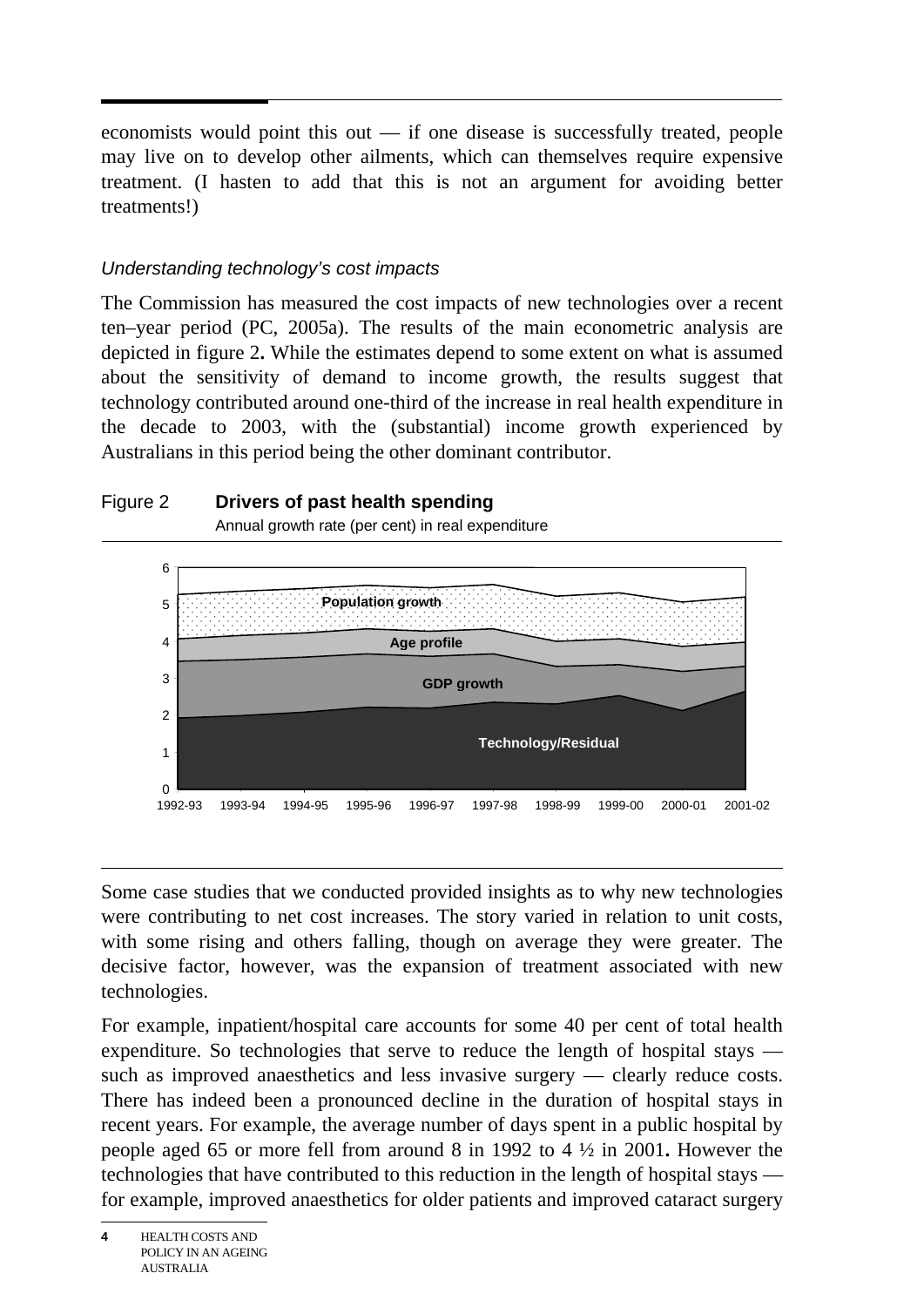techniques — have typically also led to an increase in the number of patients able to be (safely) treated.

Such technologies can also involve higher costs *during* an episode of care. This has been the case, for example, with advanced pharmaceuticals, which often have also reduced the need for treatment in hospitals. However, the prices of these new drugs (such as new-generation anti-depressants) have been significantly higher than preexisting treatments.

Moreover, many new drugs have enabled a considerable expansion in the numbers of people treated for existing conditions. For example, the use of better-tolerated statins, to reduce cholesterol levels and manage heart conditions, increased from 2 million to 15 million prescriptions from 1992 to 2004 at a cost of nearly \$1 billion. Thus increased costs have occurred notwithstanding unit costs comparable to previous drug treatments (PC 2005a).

Other new technologies such as coronary (drug-eluting) stents, and cementless prostheses for hips and knees, cost a lot more than the technologies they replace; new diagnostic imaging techniques cost more, often are used in conjunction with old technologies such as X-rays and ultrasound, and generate additional or earlier treatments.

## *The outlook for technology*

So what does the future hold? It seems safe to anticipate that further technological advances will transform our ability to detect or successfully treat diseases, and thus bring considerable benefits to many people. Genomics is one area showing considerable promise, having the potential to provide revolutionary biological treatments, together with increased targeting or 'personalisation' of medicine. Another area showing considerable potential is robotics. Remote control surgical machines are now in use in Australian hospitals (and have made a number of procedures easier to perform — such as coronary artery bypass surgery) (Maddern, 2007). But such important further developments are likely to continue to increase, rather than reduce, healthcare expenditure overall. As in the recent past, the reasons are the high costs of development (particularly of biological medicines), the expansion of treatment possibilities, and more ongoing treatment.

The Commission analysed the likely cost impacts of possible medical developments targeting four key diseases (figure 3). All were assessed as likely to lead to significant increases in outlays compared with existing treatments (or non-treatment), because treated prevalence (reflecting better treatment, population ageing and, for diabetes, projected increased prevalence) *and* unit costs would likely rise, more than offsetting any cost savings elsewhere in the health system.

If anything, the Commission's estimates tend to underplay the cost-increasing impacts of new technologies, since they did not take account of the impact of the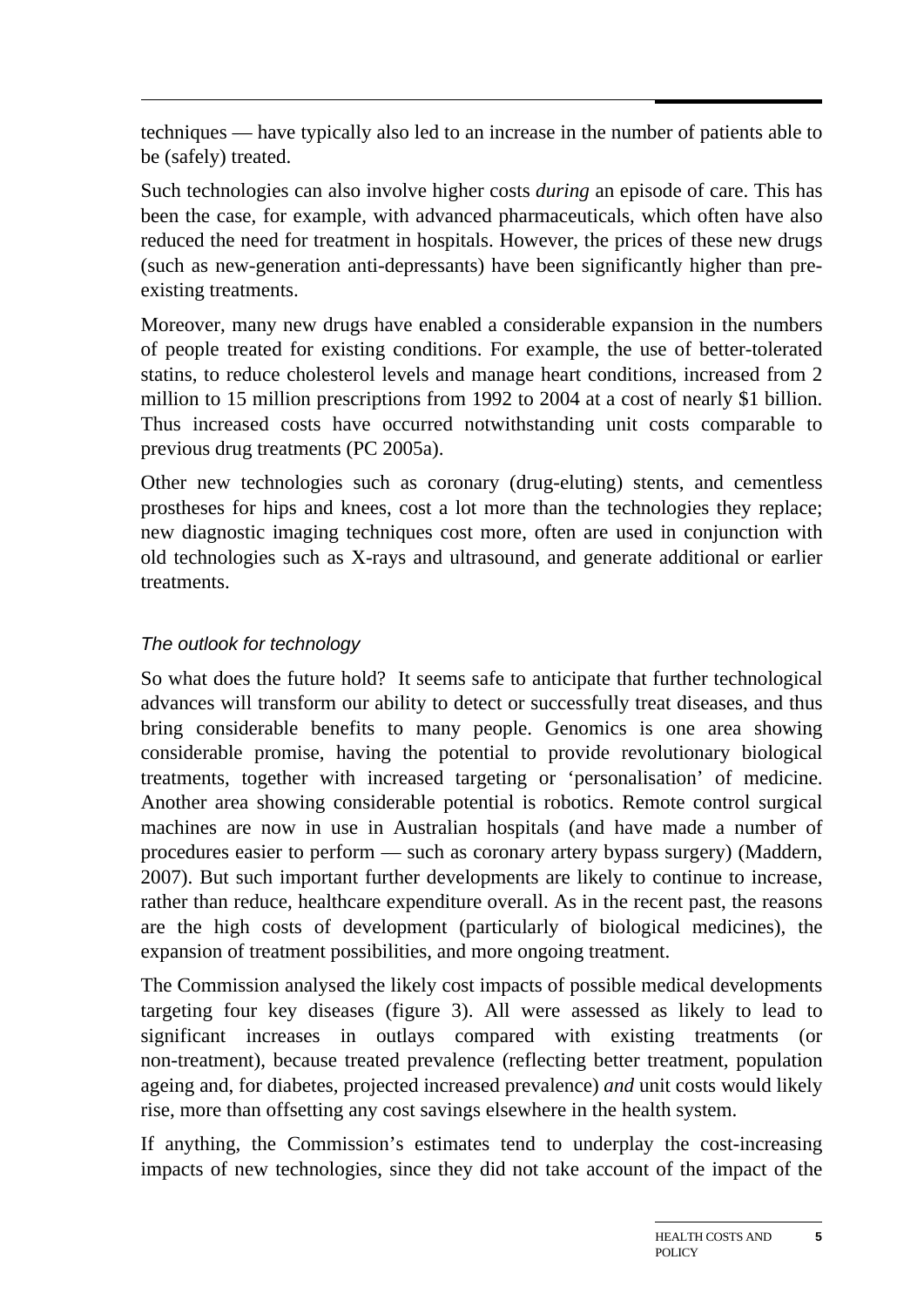$\overline{a}$ health costs of 'living to die another day' from some other condition. These costs can be appreciable.

|                                |                                                                         | Unit<br>cost | Substitute/<br>complement/<br>add on | Costs<br>elsewhere | Volume | <b>Net</b><br>expenditure<br><i>impact</i> |
|--------------------------------|-------------------------------------------------------------------------|--------------|--------------------------------------|--------------------|--------|--------------------------------------------|
| <b>Diabetes</b>                | <b>Insulin</b><br>sensitisation drugs<br>for prevention of<br>type 2 DM |              | Partial<br>substitute                |                    |        |                                            |
| Cardiovascular<br>disease      | <b>IADs</b> for<br>control of AF and<br>stroke prevention               |              | Substitute/<br>add on                |                    |        |                                            |
| <b>Cancer</b>                  | Robotic-assisted<br>surgery for<br>prostate cancer                      |              | Substitute                           |                    |        |                                            |
| <b>Neurological</b><br>disease | <b>Vaccine</b> for<br>treatment of<br>established<br><b>AD</b>          |              | Substitute                           | na                 |        |                                            |

#### Figure 3 **Important new treatments are likely to be cost increasing**

Further, as noted earlier, such technological advances will require complementary investments in skill development within the health workforce, together with changes in modes of delivery of care. These have additional cost implications, the size of which will depend on the adaptiveness of the healthcare delivery system, including in relation to roles within the health workforce.

# **Population ageing will compound future cost increases**

So it seems clear that rising demand fuelled by income growth, and increased service possibilities from technological advances — which have together dominated expenditure growth in the past — will continue to be important into the future. But an emerging additional influence — of significance in its own right, as well as in combination with the others — is the ageing of Australia's population. This inevitable, pervasive force will fundamentally change the outlook, compared with any simple extrapolation of the past.

# *Impacts of ageing*

The story of population ageing has already been told many times, and indeed has become a frame of reference for thinking across a range of policy areas, akin to the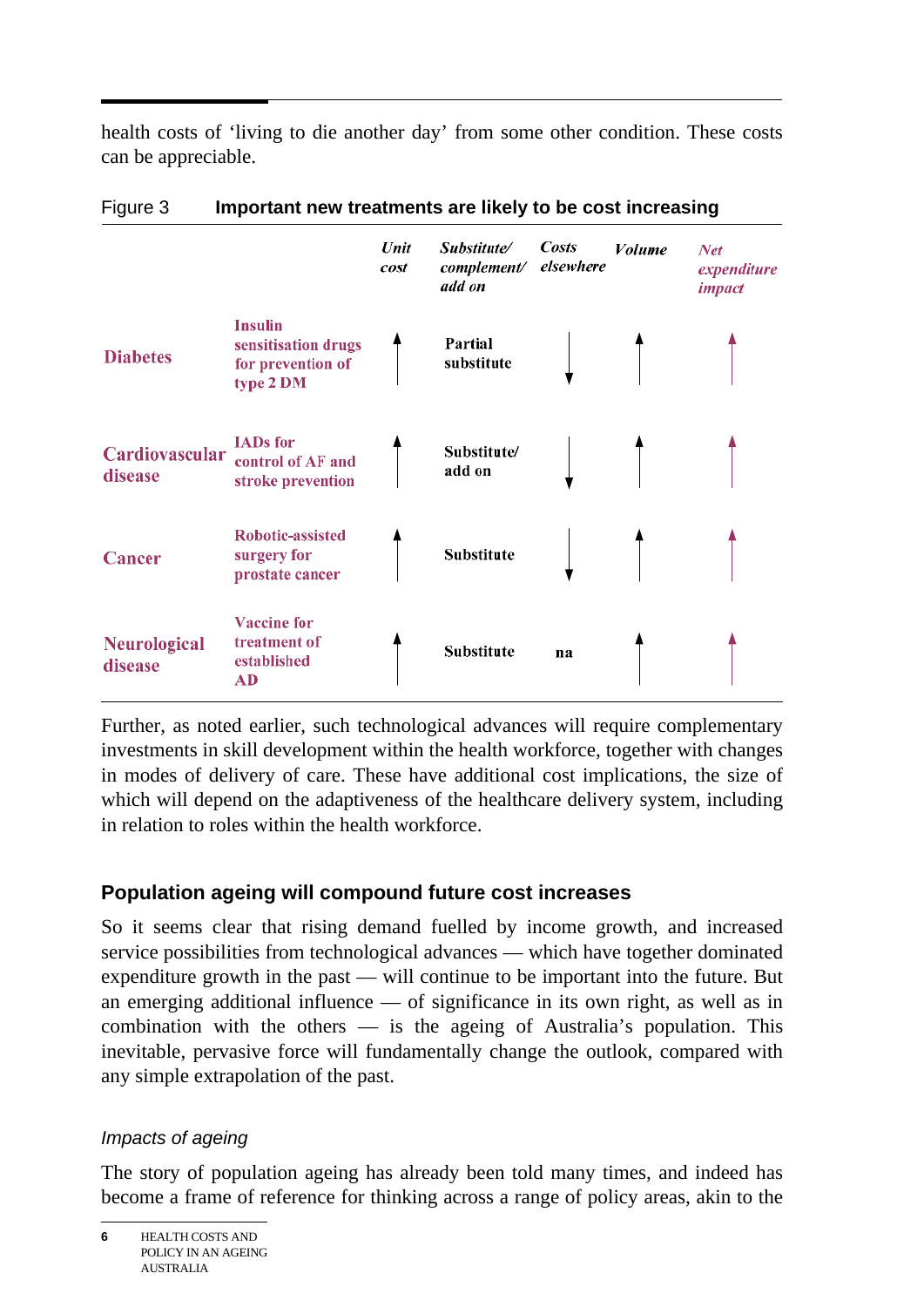role of globalisation in policy discussion a decade or two ago. That said, elements of the story and their policy implications have not always been well understood, particularly in relation to health, and therefore bear repeating.

The facts are that after WWII the age profile of our population resembled a pyramid, with a wide base of young people and progressively fewer old people (PC, 2005b). Today it looks more like a beehive (fewer young, more old) and, by the middle of this century, it will (ominously) resemble a coffin (figure 4).

Reduced fertility has contributed to this transformation, but the overwhelming driver of population ageing is simply that we are, on average, living longer — in part due to medical advances themselves. For example, the life expectancy of a 50 year old man in 1950 was 73 years; today his life expectancy has increased by 8 years to 81 years. Some of this is due to better nutrition, and a lower incidence of smoking, but better healthcare has played a major role. For example, a recent Australian study suggests that new pharmaceutical treatments alone may have accounted for 65 per cent of the two year mean change in the age at death from 1995 to 2003 (Lichtenberg and Duflos 2008). Sustained beneficial effects on life expectancy have been found for the United States over longer periods.



**Figure 4 The destiny of our demography: from pyramid to….coffin** 

That we are today living longer on average than our forebears is a symptom of success — a cause for celebration! But this phenomenon also poses considerable policy challenges for governments, particularly in the financing of healthcare.

In short, the pronounced ageing of Australia's population will reduce the (per capita) growth capacity of the economy — by shrinking the proportion of the population in the workforce — while simultaneously expanding the rate of government spending. The second Intergenerational Report (Treasury 2007) projected that the resulting impacts on the spending of the Australian Government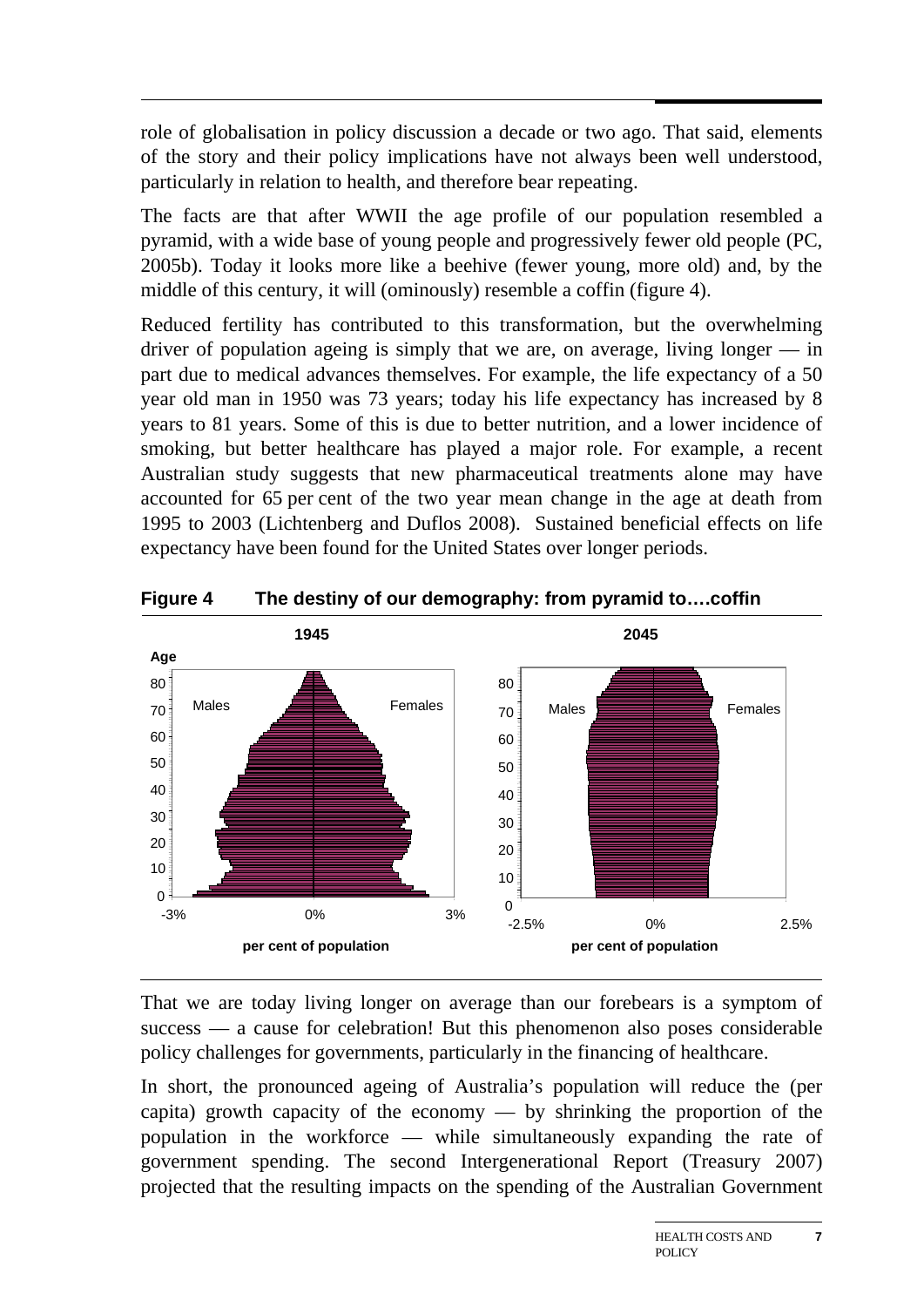would amount to around 5 per cent of GDP by the middle of this century. Throwing in the spending pressure for State Governments will push this to around 6 per cent (PC, 2005b).

This is a projection, not a forecast; and indeed it will need to be addressed in some way by policy before it eventuates. The point that is most relevant here is that further substantial growth in health expenditure will be the dominant cause of this fiscal blow-out, with population ageing being a key underlying contributor.

Now I am conscious that this view about the impact of ageing on health spending in the future is not universally shared, including among health economists and government officials. That is concerning, because it may blur policy focus within government and necessitate costly reactive policies down the track. So I would like to spend a little time outlining the basis for our conclusions.

# *Health costs rise (sharply) with age*

Perhaps the best starting point is what we already know empirically about how health costs vary by age groups. Cross-sectional data for public hospitals, the PBS and medical benefits are shown in figure 5. The escalation in costs for progressively older age brackets is striking. For example, the average PBS costs for a person aged 65–74 are *more than twenty times greater* than for an 15–24 year old And public hospital costs are on average five times greater for the older group. (Treasury 2007)



# Figure 5 **Health costs rise steeply with age**

A similar story applies for other services so that, for health services as a whole, average expenditure on those aged 65 and above in 2002–03, at around \$5 200 per person, was three times greater than for those aged under 65. (PC 2005b) And the ratio gets progressively greater for older age groups. When this age–cost profile is combined with the much higher projected demographic growth rates for older age groups to the middle of this century (figure 6) we start to get a sense of what lies ahead.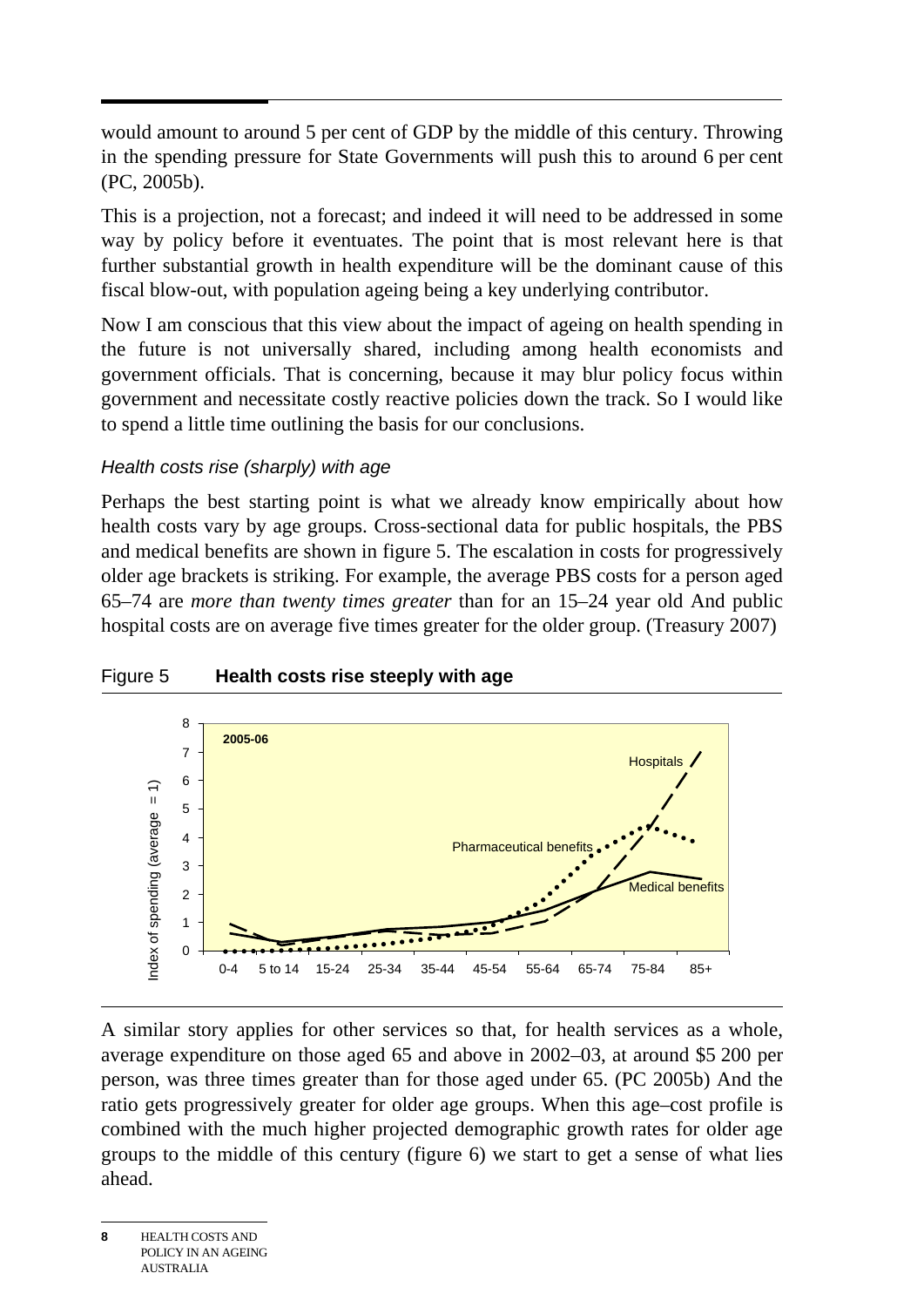

#### Figure 6 **Ageing and costs are a potent combination**

## *Counter–arguments don't hold up*

Against this interpretation, it has been argued that cross–sectional aggregate data on health expenditure provides a false basis for projecting the impacts of ageing, because the data is merely revealing the higher incidence of deaths in older age brackets, and the relatively high proportion of lifetime health costs incurred in the period just before death. On this view, if people on average live longer, a large share of their health costs will simply be deferred, and lifetime costs won't increase much.

This hypothesis is logically appealing — and has been widely accepted — but it is not supported by the evidence.

- While it is true that healthcare spending is relatively high towards the end of one's life, the bulk of costs still relate to people not at risk of imminent death. For instance, a Canadian study found around 80 percent of costs were not deathrelated (Menec et al. 2004). Even studies estimating high costs of death find that the growth of health costs occurs much earlier. For example, Gray (2004) found age led to a 30 per cent increase in costs from age 65 to 85 years.
- But even if a proximity–to–death phenomenon *did* explain most of the rise in age-specific expenditure, the projected ageing of the population would still lead to a major surge in future health spending as a share of GDP. The reason for this is that the ageing phenomenon is superimposed on the bulging demographic known as the post–war Baby Boom. As the Boomers reach the end of their lives (in the period 2025–50) the incidence of deaths in the population will swell dramatically (PC, 2005b). That in turn would see an escalation in healthcare spending in that period.

A second and related argument that has commonly been made as to why population ageing would not greatly increase healthcare costs, is based on the observed fact that older people are becoming 'healthier'. If this phenomenon continues, as it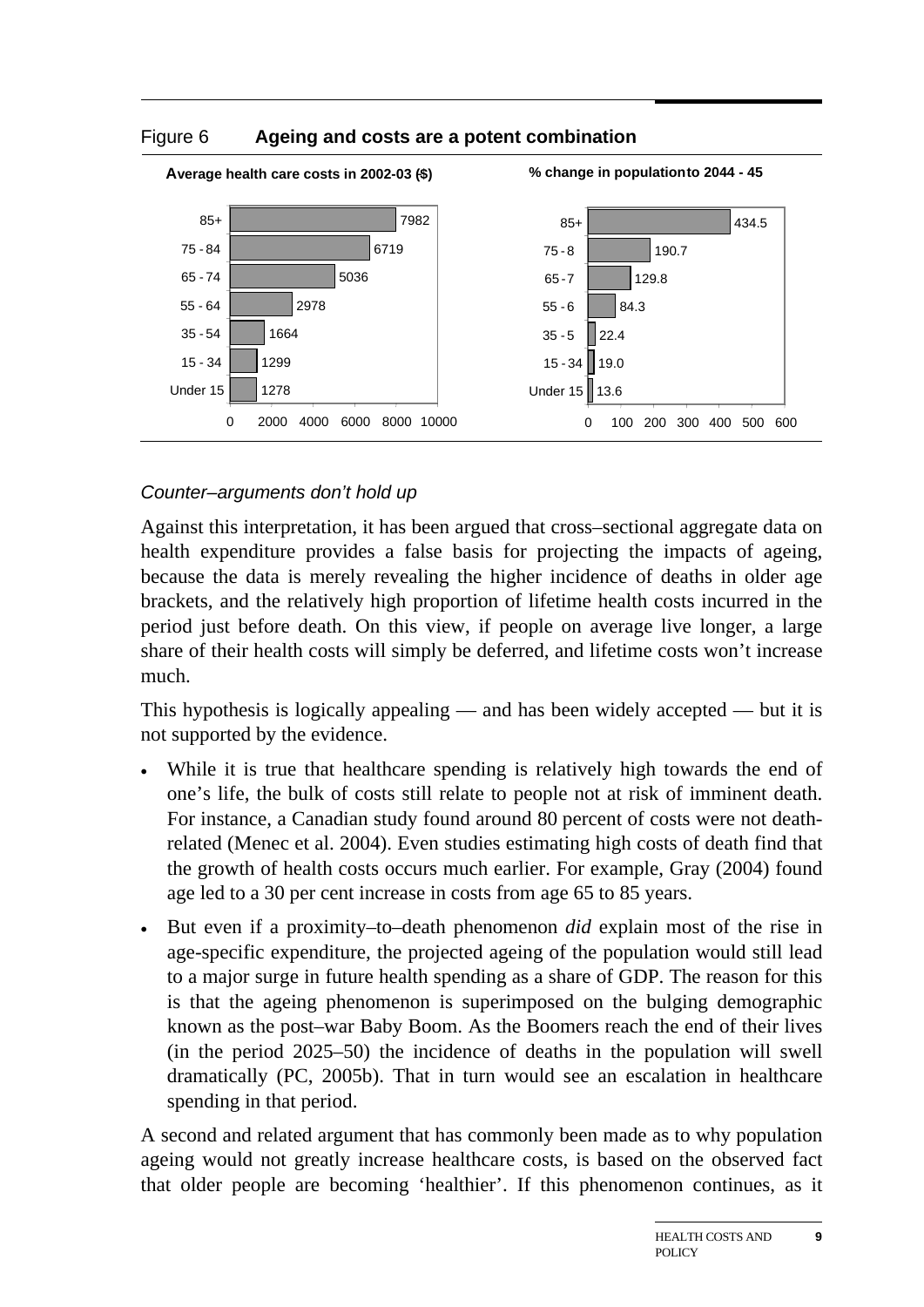should, it is hypothesised that it will serve to flatten, over time, age–health cost profiles such as those shown in figure 5.

Again this argument is plausible. However, though the issues are complex, the weight of evidence (such as it is) is against it. While age-specific disability trends do seem to be improving (though the empirical evidence is not clear–cut) there is an upward trend in various chronic health conditions. These include diabetes (linked to rising obesity) and age-related conditions, including diabetes, Alzheimer's, hearing loss and Parkinson's disease. These are being managed by medical (and aged care) interventions at significant cost.

# *The impacts of ageing could be understated*

Such recent trends are more consistent with a scenario opposite to the 'healthier oldsters' one; namely, that ageing and technology are forming a potent expenditure cocktail that will, if anything, see a *steepening* of the age–cost profile over time. Indeed, the evidence suggests that this is already happening. For example,

- hospital 'separations' (figure 7). have been increasing faster for the oldest Australians (with the rate growth of private hospital usage exceeding that for public hospitals); (PC 2005b)
- this is reflected in the steepening age–profile of separations for both hip replacement and cataract surgery in Australia;
- in the case of hip replacement surgery, the ageing–related growth is even more marked in US data (figure 8). This also reveals that in the 1980s, the incidence of hip replacements was similar across age groups, despite the need being greater for older people.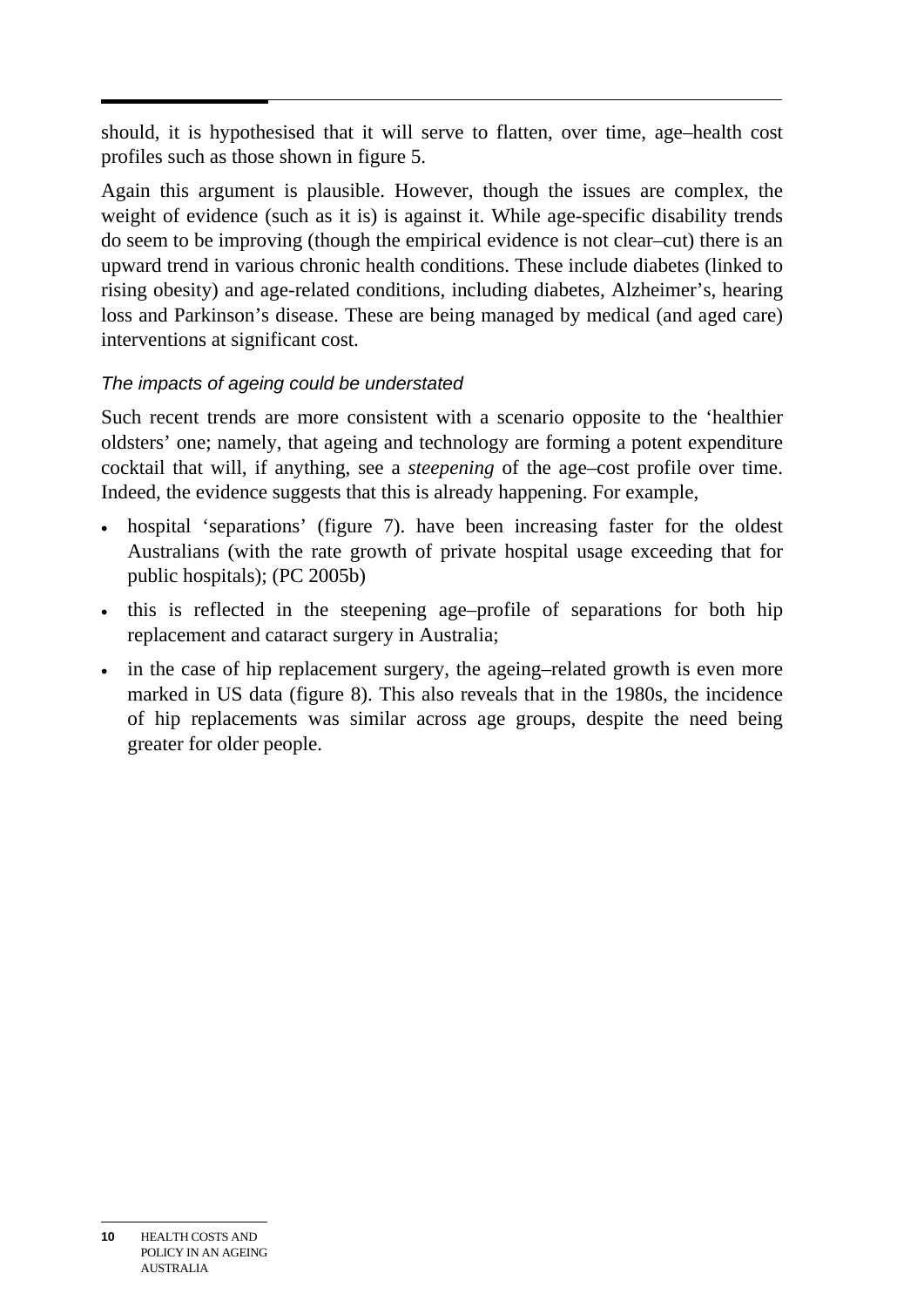Figure 7 **Hospital separations are increasing fastest for older Australians**  Average annual increase (per cent)



#### Figure 8 **Longer term hip replacement trends among America's aged**  Per 100,000 people



As noted, a key reason for the faster growth in hospital separations for older people is that more medical procedures can be performed safely and successfully on them than in earlier years. This of course is not happening by accident. It is inevitable that even in a market as constrained and distorted as healthcare, areas of greatest potential demand growth will elicit supply–side responses. The combination of faster demographic growth and an inherently higher disease burden in older age brackets, has led to this group's needs becoming a particular focus for research and development, and other innovations in care. For example, the Commission found that, in 2004, of some 550 drugs that were at various stages in the pipeline for trial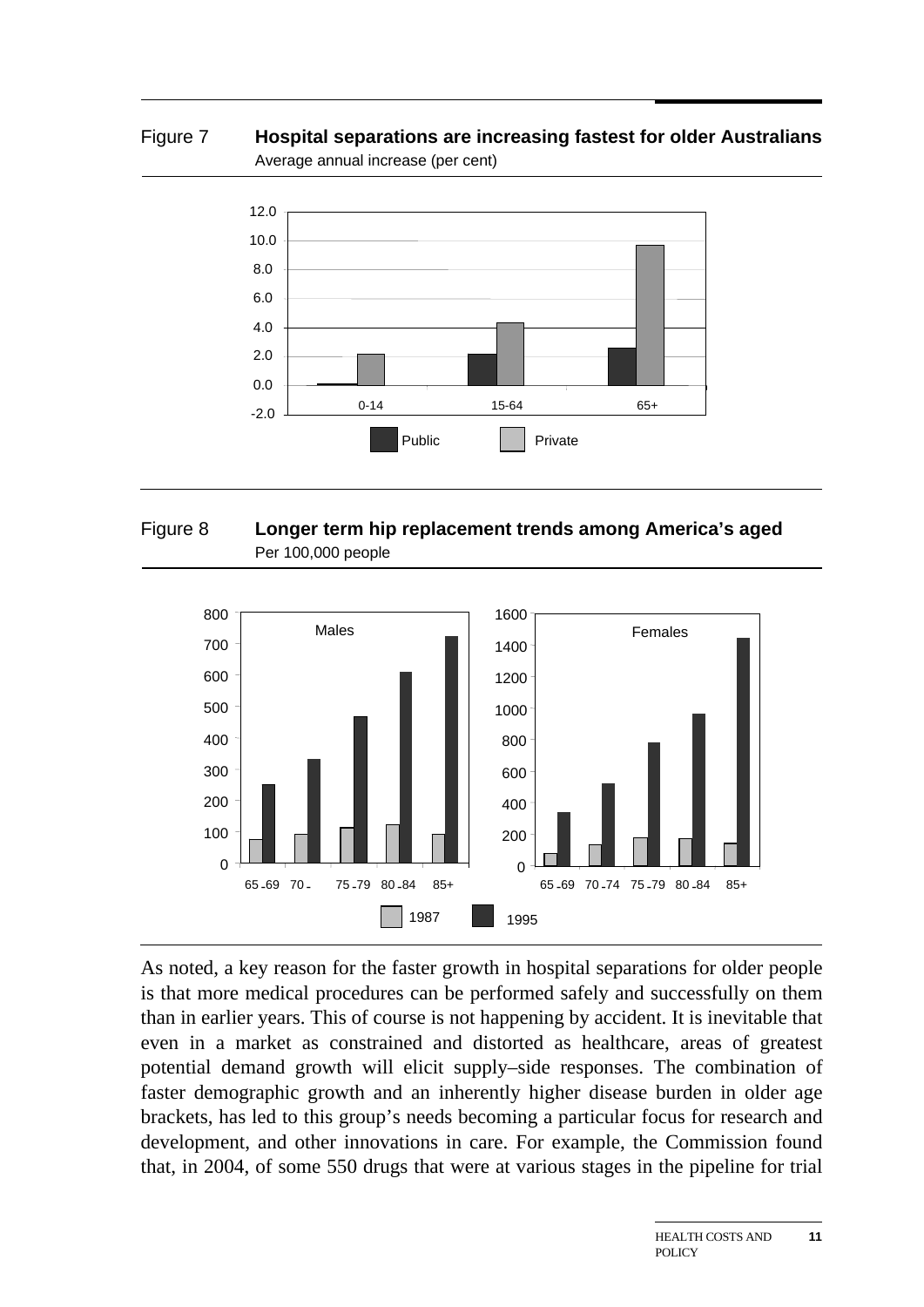and approval, 80 per cent were targeted at what are predominantly old peoples' diseases and ailments. Cancer drugs alone accounted for about one–half of these.

In considering whether this is likely to continue into the future, we need to bear in mind that older Australians not only will comprise a much larger share of the population than ever before, they will be much wealthier on average than any previous generation. They will also be better informed about healthcare options and politically much more influential.

# *Projected health expenditure*

In its own projections, the Productivity Commission has been relatively conservative. For example, we assumed an unchanging age/cost profile, together with a moderate projection of demographic structural change. Even so, it was projected that the combined health expenditure of governments in Australia would almost double by 2044–45, reaching just over 10 per cent of GDP (figure 9). While all components are projected to increase, the PBS share grows most — more than tripling — followed by hospital costs.

#### Figure 9 **Projections of government health expenditure**  Proportion of GDP (per cent)



If the ratio of public to private health expenditure were maintained, total spending would amount to around 15 per cent of GDP by 2045 (greater than currently in the USA).

# *Indentifying the ageing–related component*

Finally, to answer the question at issue, the Commission unpacked the ageing component from population growth and demand/technology, to assess its separate contribution as an expenditure driver.

Looking firstly at the proportion of expenditure attributable to those aged 65 and over, we projected that this would rise from about 35 per cent today, to around 60 per cent by 2044–45; that is, to become well over half the health budget.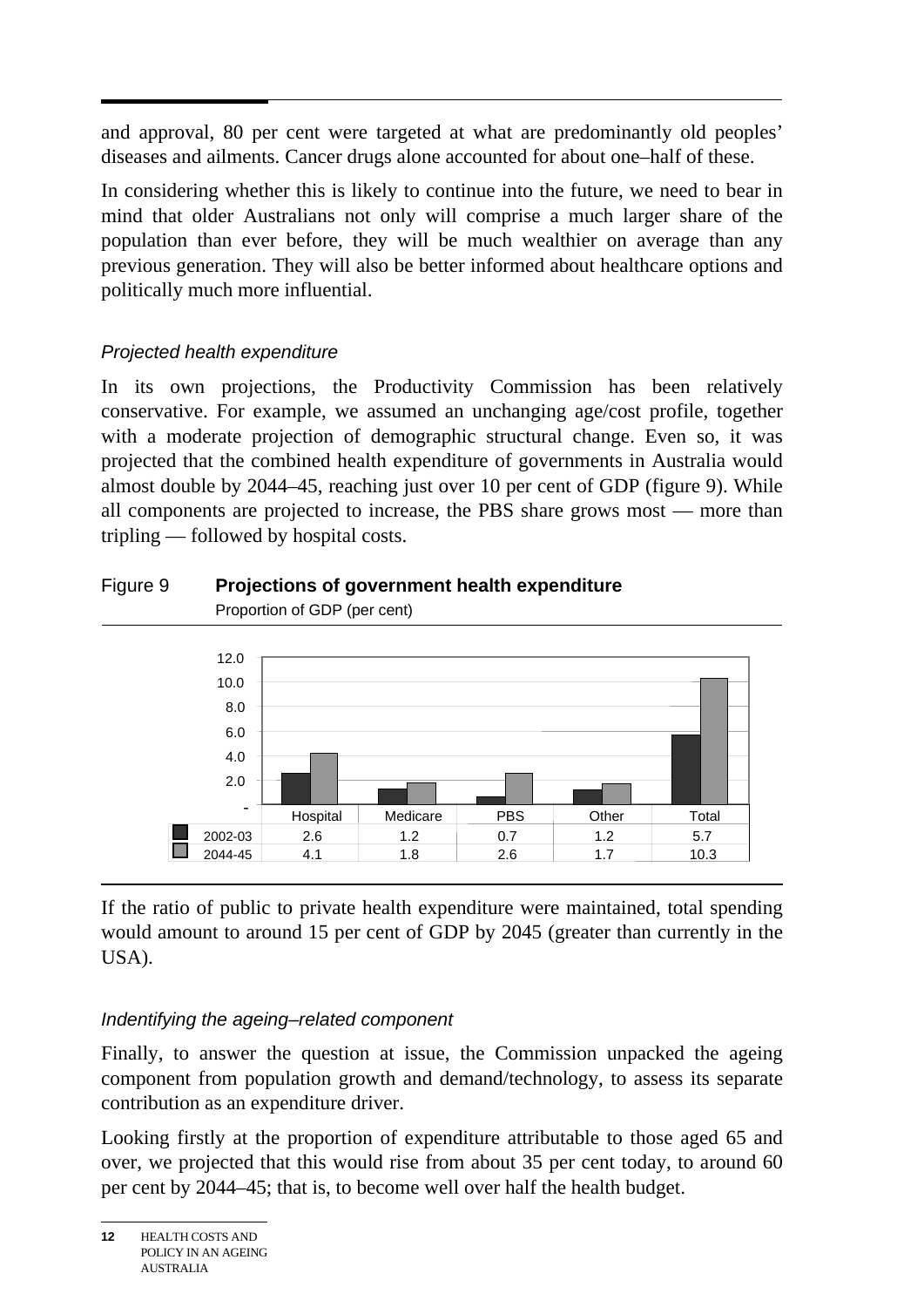$\overline{a}$ Of course, not all the increase in spending arises from ageing. So we conducted a thought experiment in which we froze the population age structure and allowed the other expenditure drivers to vary over time. Ageing alone is estimated to push up health expenditure from \$170 billion to \$210 billion by 2045, an increase of 25 per cent (figure 10). As a proportion of GDP, the increase is from 8.1 per cent to 10.3 per cent. Expressed differently, ageing is projected to account for one half of the total increase in (public) health costs as a share of GDP over the next four decades.





# **Some policy implications**

Projected health expenditure growth of this magnitude will clearly create a problem for governments, even if only because it will need to be financed. There are three broad policy choices.

# *Three broad options for governments*

First, governments could take a reactive role, cutting services or inputs into the health sector (lower quality staff, older technologies, longer waiting periods, greater rationing of treatments). This might avoid a fiscal deficit, but it would soon create a *service* deficit — more insidious because it is less visible, with the potential to adversely affect people. It would also be pushing against the tide of demand for services generally. Health is what economists call a 'superior' good — demand for it increases with income. That latent demand is concealed by the largely free, but rationed, supply of publicly-funded services, but is manifest in the 30 per cent growth in the share of household expenditure accounted for by household-funded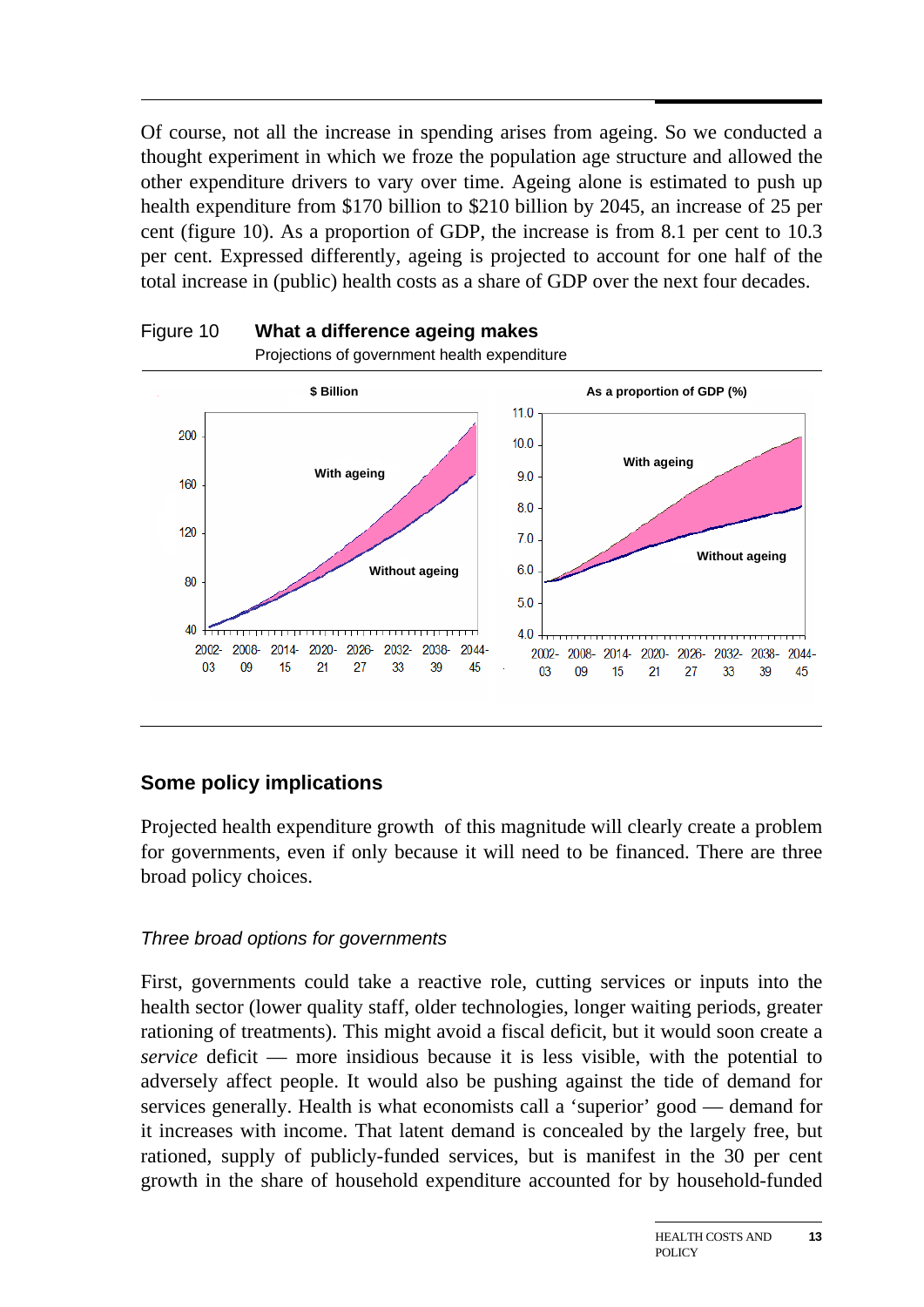$\overline{a}$ health spending over the past decade. Community pressure, including the ascendant 'grey' lobby, would in any case make excessive rationing politically unpalatable.

That leads into the second option, for governments to adopt a *passive* role, simply accommodating expenditure pressures through public financing. This avoids any worsening of rationing, but as noted it creates a burgeoning fiscal deficit that must be financed. It can't realistically be financed by cutting back other budgetary demands —like aged care, education, infrastructure, and R&D. So addressing fiscal deficits imply the 'T' word — taxes now or later. Some increase may indeed be inevitable, and our wealthier society of the future would be better able to bear it. But fully offsetting the health-induced fiscal pressure would require an increase in taxes of some 16 per cent. Apart from the politics (again) the costs and potential inequities of extracting more through our imperfect taxation system make this choice problematic.

The third, *proactive*, choice —identifying areas for reform in the health sector that improve its financing or functioning — looks far more attractive. But reform is easier said than done.

# *Attaining the ideal: a 'market' analogy*

When considering how to give effect to this proactive option it is useful to ask 'what would an ideal health system look like?'. Many would agree that both equity and efficiency would need to be integral, such that:

- a) clinically required services would be available to all;
- b) only services for which the benefits exceeded costs would be provided, and
- c) there would be no opportunities for producing more from existing inputs.

Fantasising for a moment that health services were like, say, the restaurant industry — supplied by a myriad of producers in approximately competitive markets and dealing with well-informed, demanding consumers — the above goals could be met by markets, supported by cash transfers to the disadvantaged (to meet goal (a)).

Fully-informed consumers would buy services that were worth the cost (satisfying goal (b)). If the price were too high for a particular health service then consumers would not buy it, but consider alternatives, including those that might mitigate the health risks in the first place (for example, better diet and exercise). That can be contrasted with the current system, where most services are free or highly subsidised, and choices about treatment rarely take account of cost tradeoffs or options outside the system (like preventive initiatives).

In such an ideal market, competition between private providers would drive them to be productive (satisfying goal (c)). A hospital with low productivity would be ripe for takeover — or closure. Doctors with poor treatment records would have few patients. Salaries would be set to attract the right people to meet the needs of users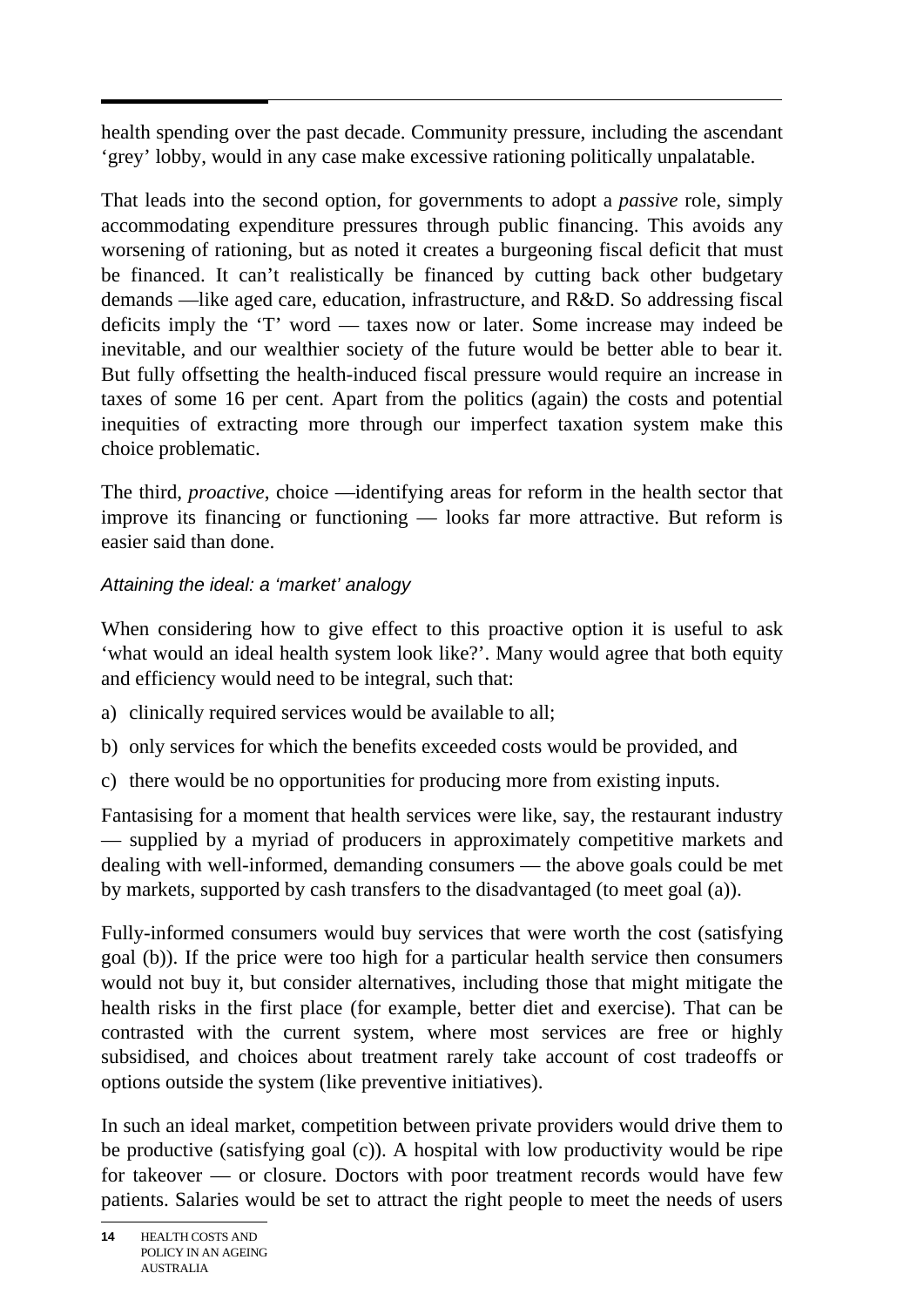of the system. Again this can be contrasted with the current system, where budgetary and professional compartmentalisation, monopolies and oligopolies, cost shifting, high adverse event rates, and excessive clinical variety are persistent features.

The reality, of course, is that health services are not like restaurants. And more 'market-like' systems, such as in the United States, produce outcomes that appear to be more expensive and less equitable than most universal systems. But some of the features of markets that achieve efficiency and consumer empowerment might be emulated *within* a universal, largely 'free', publicly-financed health system. Returning to our earlier framework, we can consider options on the demand and supply sides of the 'health market', and the institutional arrangements that connect them.

# **Demand-side policies**

# *A bigger role for 'pricing'?*

Prices play a central role on the demand-side of most markets. They inform consumers about the relative costs of supplying different goods and services and they enable consumers to decide which good or service best meets their needs, given their relative costs. In health markets — whether private or public — full pricing for all services would never occur because consumers are willing to pay for insurance (through taxes or premiums) to avoid catastrophic risks. The issue is about the right level of insurance, and therefore, the right level of co-payments.

Co-payments can provide a valuable role in constraining inappropriate demand and, by marshalling private financing, relieving some of the fiscal strains for government from burgeoning health care costs. These days the choice is not really *whether* to have them — they are already here in GP services, pharmaceuticals and other services — rather it is about the types of services to which co-payments should be applied, their level and their structure.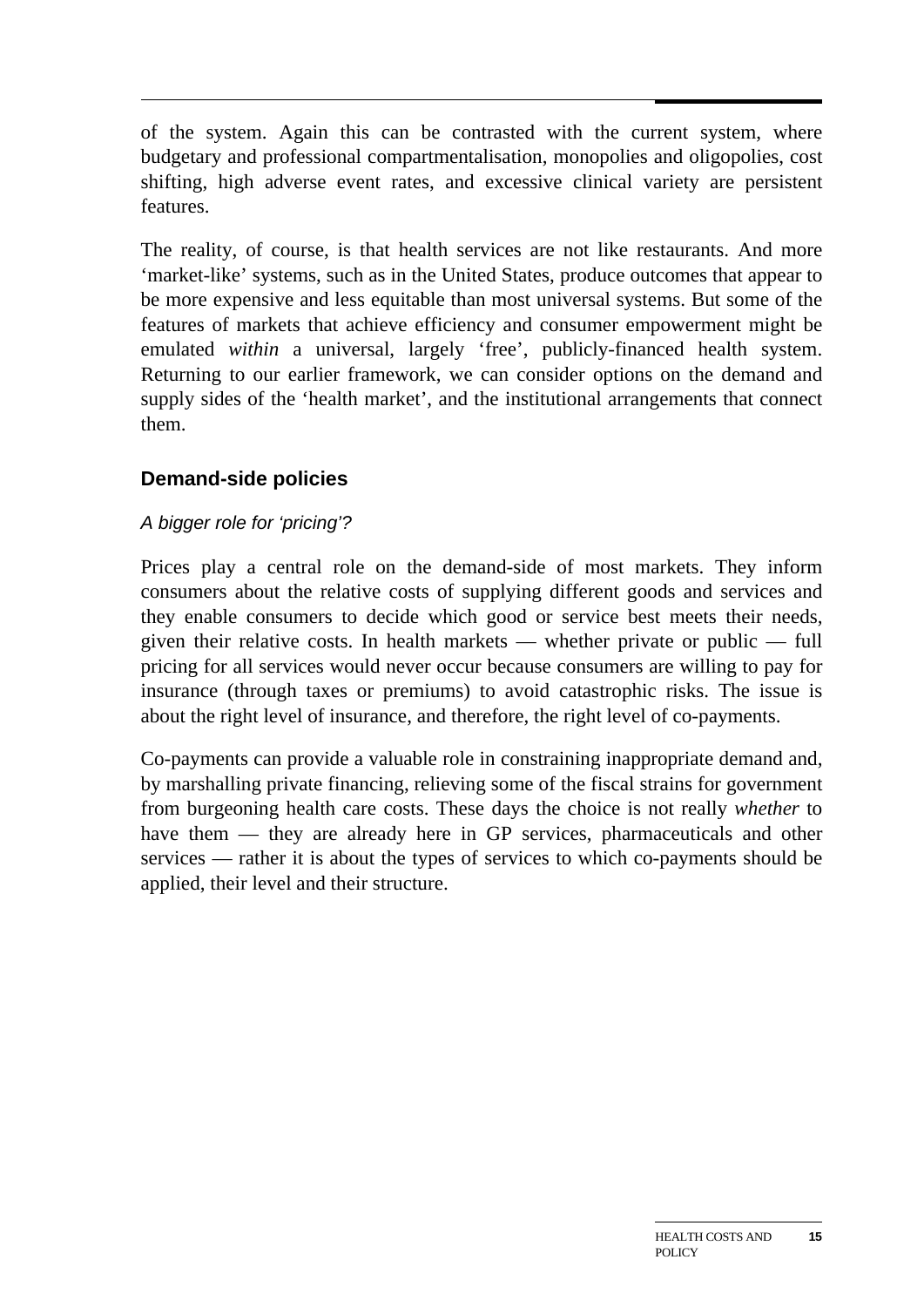| Demand-side | Pricing                                                                                           |  | Regulation                                      |  |
|-------------|---------------------------------------------------------------------------------------------------|--|-------------------------------------------------|--|
| Supply-side | Incentives                                                                                        |  | Health workforce                                |  |
| System-wide | Coordination &<br>Roles of different<br>interactions<br>funders<br>between parts of<br>the system |  | Transitions:<br>'big bang' or<br>incrementalism |  |

Figure 10 **Proactive policy choices** 

'Good' co-payment design is not easy. There are substantial risks and there can be unintended impacts. The famous RAND experiment of the 1970s in the USA apparently still the gold standard for examining the impacts of co-payments found mixed outcomes (Brook et al. 1984). Modest co-payments had no apparent adverse impacts on health for people who were not high risk, while reducing their demand for services — a good outcome. However, for high-risk, especially lowincome people, there were significant adverse health impacts from co-payments, with people foregoing effective as well as ineffective treatments. That result has been confirmed in more recent research, especially relating to pharmaceuticals pricing (Gruber 2006). This underlines the fact that prices work best when people are well informed about the services (an issue to which I return).

There are other potential problems with co–payments, such as diversion of demand to unpriced services. But there is also scope to extend their use, such as for services that are shown to have low cost-effectiveness. The policy challenge is for us to learn more about where their further use could yield net benefits to the community.

# *Information and consumer 'empowerment'*

People's lack of information and knowledge about health and treatment is the fundamental 'market failure' on the demand side that underlies many of the features of the public health system. But there is scope for policy to promote better informed consumers and thereby to achieve better outcomes at lower social cost.

One avenue is to provide information, and advertise information sources, that could enable consumers to be more discerning in their use of the health system. For example, in the United States, consumer education on antibiotic prescribing for adults with acute bronchitis and children with sore throats prompted a significant reduction in unnecessary antibiotic use (Gonzales et al. 2005).

A second step might be to provide information on outcomes by hospital and doctor, and give consumers more choices about both. For example, in the USA (and now UK) data has long been available on the individual performance of cardiac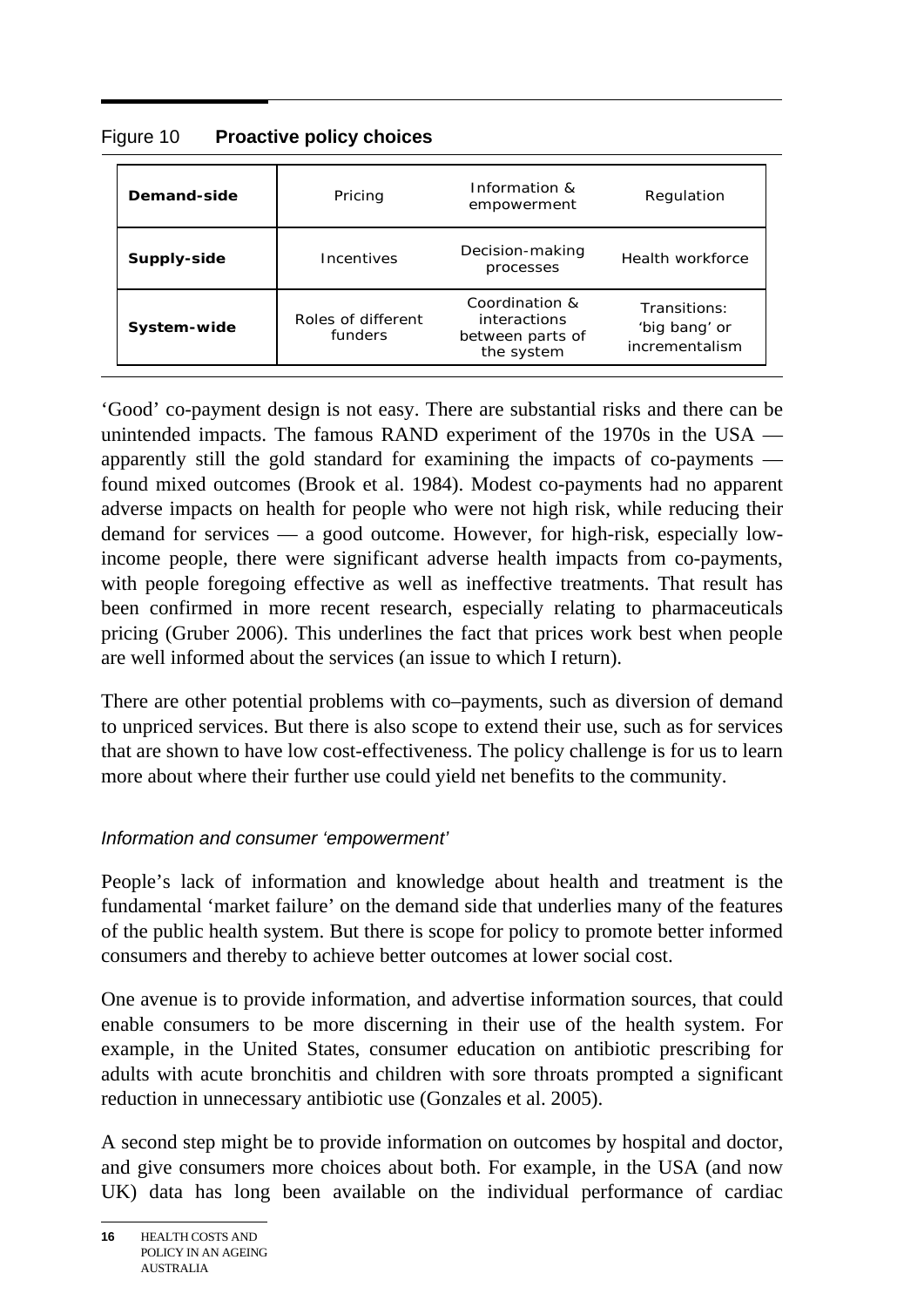surgeons. Recent changes to the National Health System in the United Kingdom have enabled patients to choose public treatment among competing hospitals, with information about their relative performance, including feedback from patients, available on the web (UK NHS, 2008) Choice of this kind, combined with funding premiums for higher performing hospitals and recognition of higher performing health staff can improve quality of services as well as empowering consumers.

Of course, such 'league tables' need to be designed carefully to avoid perverse outcomes such as discouraging surgeons to take on high-risk patients. As in most areas of health reform, careful evidence-based change, supported by trials if possible, is the best way of proceeding.

#### *Preventive action*

A third step relates to encouraging changes in consumer behaviour to avoid or reduce health risks — 'preventive health'. There is evidence that information can have powerful impacts. (For instance, in Australia, information about the prone positioning of infants has dramatically reduced the incidence of sudden infant death syndrome. And the HIV/AIDS campaign has contributed to reducing the incidence of cases.)

One of the biggest identified priorities in preventive health is curbing obesity, the incidence of which has grown rapidly over the past decade (though probably still short of the Baker Institute's estimate of 26 per cent of the adult population, which seems to have been inflated by response bias). Obesity is a significant health and social issue. It is causally linked to higher prevalence rates of heart disease, stroke, diabetes II, kidney disease, arthritis and some cancers, as well as social marginalisation.



*Data source:* ABS 2006, *National Health Survey: Summary of Results, 2004-05*, Cat. No. 4364.0.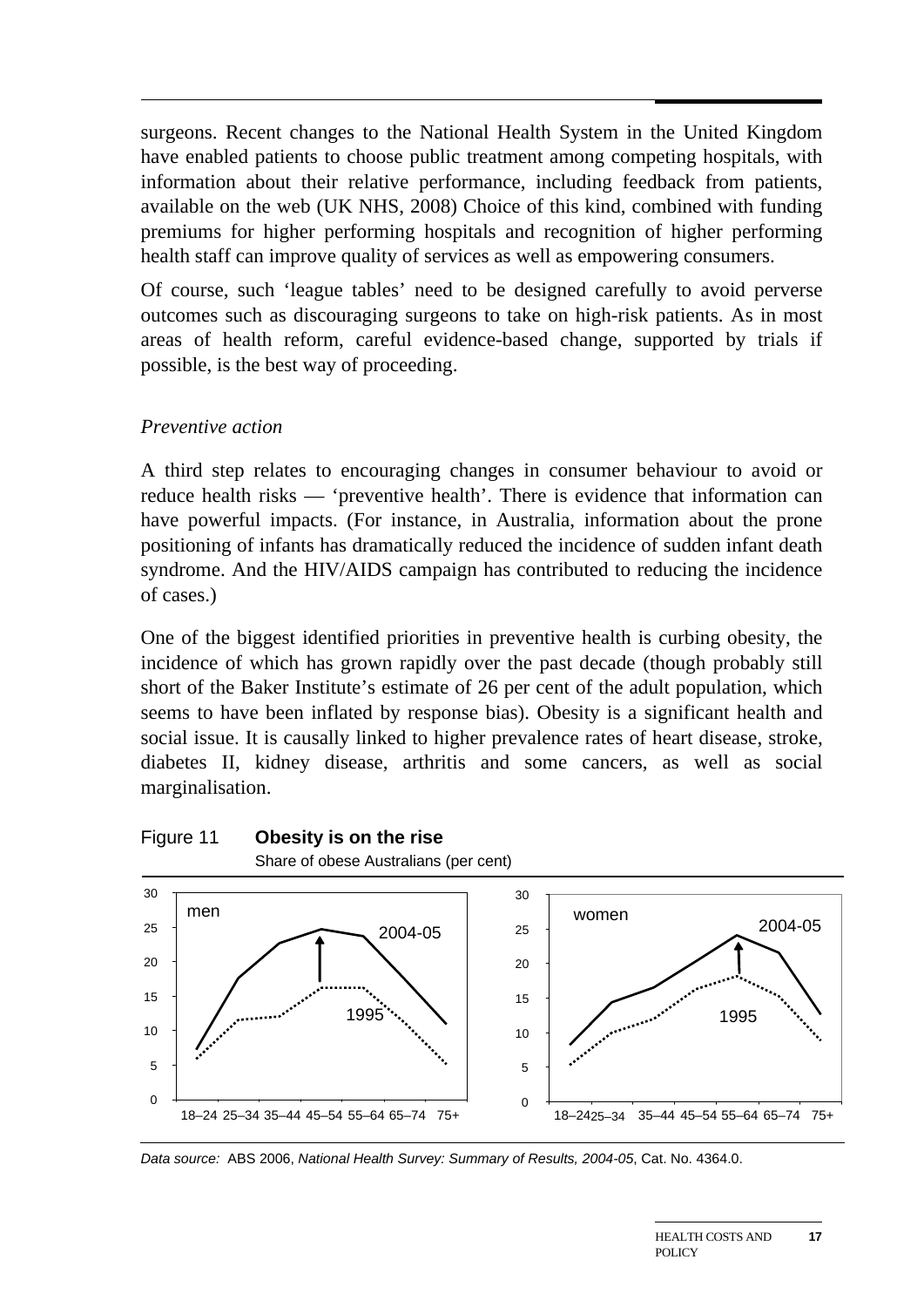$\overline{a}$ However, while achieving behavioural change to address this burden of disease is an appropriate goal, doing so effectively through information provision and social marketing alone is likely to prove demanding. Evidence about what works and why in public health campaigns is not as advanced as evidence concerning medical interventions (Wanless et al. 2004). Information obviously works best where it targets behaviour resulting mainly from ignorance, that consumers would be motivated to change. For example, in the UK, campaigns to encourage pregnant women to have a better diet and take vitamin supplements appear to have been successful, whereas a major campaign to encourage physical activity ('Active for life') did not (NICE 2004). Given the complex individual and societal influences on obesity, 'informational empowerment' may not be enough. More effective may be conventional medical interventions, such as new types of drugs. While these will come at a cost, they may still avoid greater system costs overall. Even if that were not so — for example, because people lived longer as a result — there would be societal gains through people's enhanced wellbeing and productivity.

## *Regulatory options?*

From a policy perspective, the obvious alternative approach is regulation.

Many successful public health interventions have in fact been based on regulation, rather than information provision. Well-known examples include safety belt regulation and drink driving penalties; smoking bans in workplaces; addition of fluoride to water and removal of carbon monoxide from domestic gas supply. (Suicide by gas accounted for 40 per cent of British suicides in 1963 and none by 1975. Substitution to other forms of suicide was low, with total suicides falling by around 2000 people per year (Clarke and Mayhew 1988).)

However regulation is potentially a more fraught route to societal improvement, to the extent that it overrides individual preferences. For example, rules about what foods can be advertised on television, made available in school tuckshops, or sold at supermarkets, involve progressive encroachment on an individual's right to choose. In some cases that may be warranted, in others not. The calculations are not straightforward and political judgement will inevitably be called upon.

Therefore, as in the case of public education campaigns, it will be very important to subject all new regulatory proposals to careful analytical scrutiny in advance and subsequent formal evaluation following implementation. This is rarely done well; and sometimes the latter is not done at all.

# **Supply-side policies**

When people think of the health system, they mostly think about the supply side; doctors, hospitals, chemists and pharmaceutical components, health bureaucrats and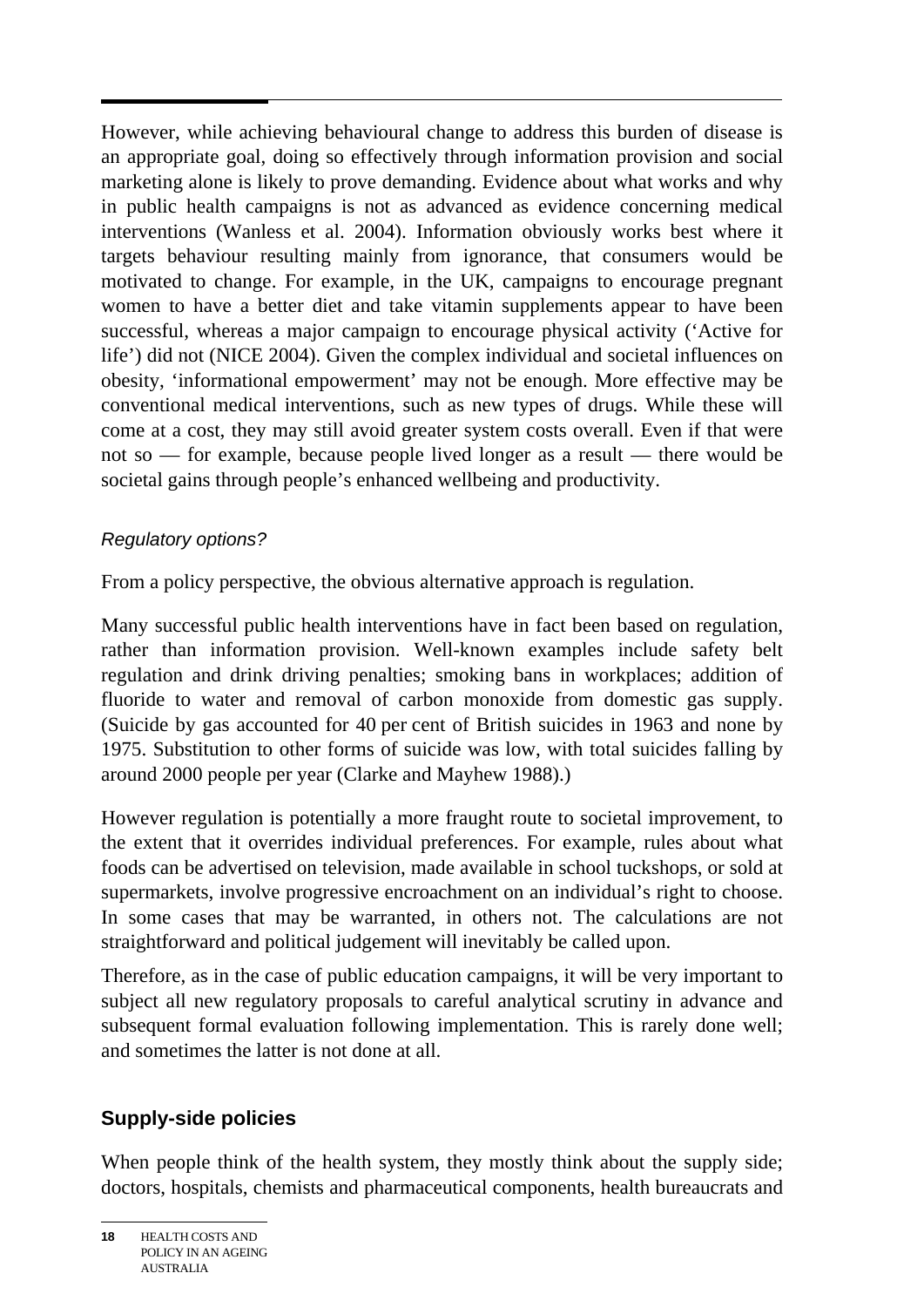systems for public financing. This preoccupation with the supply side is in itself an indication of the currently attenuated role of the consumer.

## *Incentives and productivity*

In normal markets, the costs for consumers are the rewards for suppliers. That price nexus is all but severed in the heath system. Instead, the most important incentives provided to suppliers come from governments.

A well-functioning health system should have strong incentives to maximise productivity as well as to attain appropriate quality (as occurs routinely in the business world). In its recent report on the National Reform Agenda, the Commission found evidence of sizeable productivity gaps in the supply of existing services around the country (PC, 2006a). We estimated that the gains from even partly closing these could amount to nearly \$2 billion a year.

As noted above, information about performance, combined with a degree of consumer choice and financial incentives, can stimulate performance improvement by competing services. The role of such demand-side incentives on the supply-side is increasingly recognised. Indeed, Australia has taken some innovative early steps in that direction with the introduction of the casemix funding system (initially in Victoria in 1993-94). Under casemix, hospitals are now funded for specific diagnosis-related groups, so that differences in the funding of hospitals reflects the nature of their outputs rather than their negotiating capacity, past funding, politics or merely populations served.

Nevertheless, there are some jurisdictions where this has still not caught on. Moreover, Australia does not appear to be as innovative in its use of incentives as the United Kingdom (which in many other respects has similarities to our system). In May 2008, the UK Government outlined a system of payments to UK hospitals that would be linked to patient satisfaction and health outcomes. The experience with this could provide valuable lessons.

As arises for co-payments for patients, there are tricks and traps associated with incentives for service providers, especially where patient characteristics and outcomes are hard to measure. One potential problem (cited with casemix) is premature discharging of some patients. Another obvious problem is 'cream skimming' — seeking patients who, within an identifiable health category, are least costly to treat. Complex systems can be administratively burdensome, with much time spent by clinicians filling in forms and by administrators auditing them. As in other areas, careful evidence gathering is a key to learning whether any new arrangement produces benefits.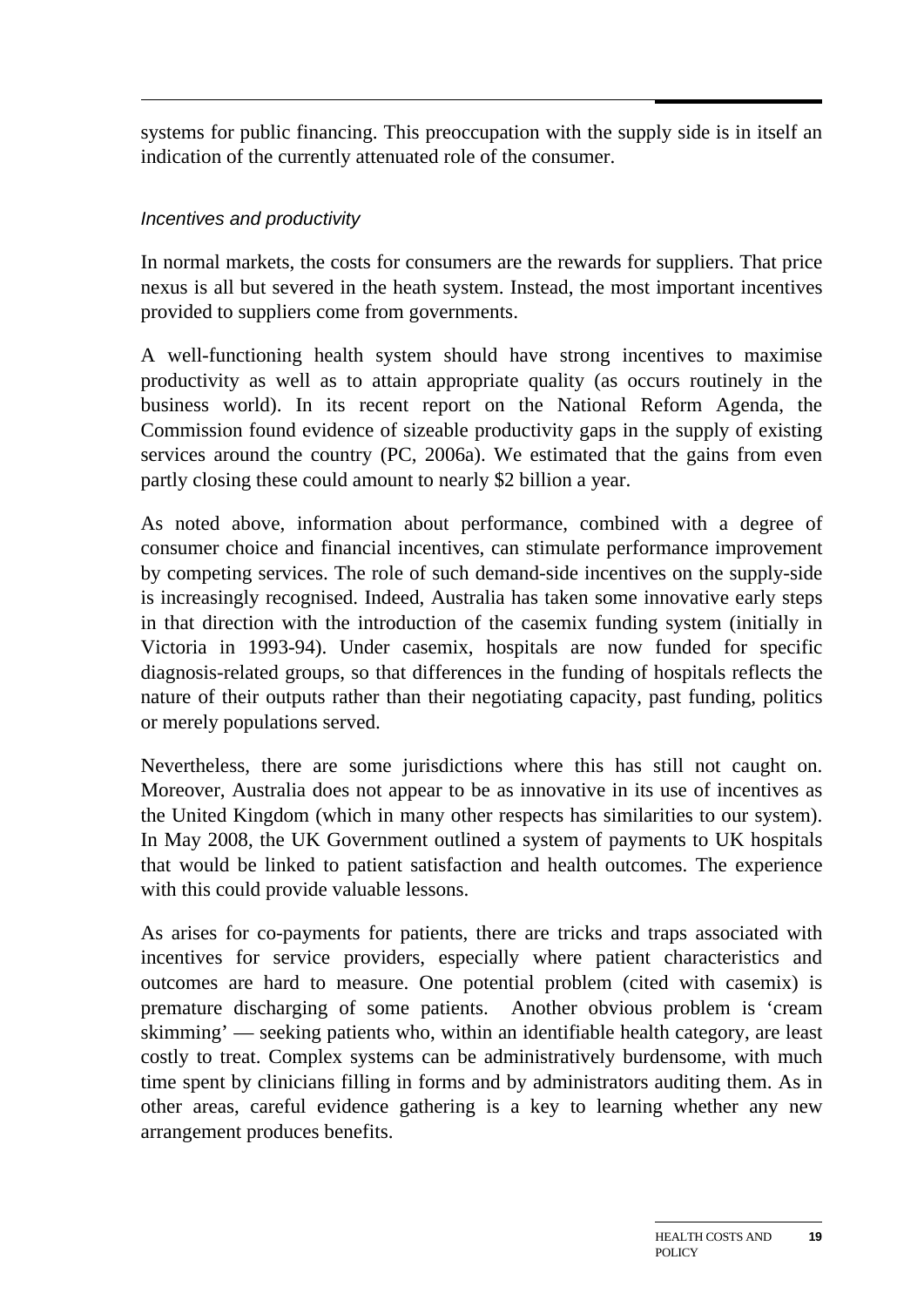#### *Better decision-making processes*

In part, higher productivity may be achieved by simply adopting better processes, such as avoiding wasteful cost shifting between parts of the health system funded by different parties, and the application of evidence-based treatment protocols to reduce adverse events and unnecessary clinical variation. Structural changes, such as re-organising the system to realise economies of scale and scope may also offer gains.

The desirability of good processes also extends to 'technology assessment', which provides the basis for approving the (subsidised) use of new technologies, including new PBS drugs. Assessment should consider the full benefits of any new treatments, including reductions in work absences or reduced side-effects. Once in use, new technologies need to be subject to greater systematic review of their efficacy and cost effectiveness. In its research into medical technologies (PC, 2005a), the Commission also found a need for greater procedural transparency and community involvement in health technology assessment. This could help foster greater acceptance of technology funding decisions and limit the risk that technology assessment is used as 'soft' rationing at the cost of (greater) benefits foregone.

## *Health workforce, regulation and remuneration*

Australia's health workforce is highly regulated. Much of that regulation is appropriate. Occupational certification of surgeons, general practitioners and other health professionals is an effective way of signalling their competence to patients.

But there are also some rigidities in workforce regulation and fragmentation in processes that frustrate innovation, raise costs and put strains on a system where workforce shortages are growing across the country (PC, 2005c). To use economists' jargon, it is not clear that 'comparative advantage' prevails in who does what, or that the system is responsive to changing needs and capabilities over time. The Commission proposed a set of national structures to this end, with COAG now pursuing some of these, including changes to national accreditation and registration. The question of how remuneration systems might be modified to create better incentives for effective utilisation and workforce change, without jeopardising quality of care, is also on the table.

Pharmacists' remuneration — and indeed the complex structure of regulation throughout the pharmacy industry — has proved remarkably impermeable to policy reform. Pharmacies are generally required to be owned by pharmacists, and there are locational restrictions, price controls, and 'ethical' restrictions on advertising. While there are good grounds for certification of the profession of pharmacists and potentially valuable extensions to their clinical role — it seems hard to justify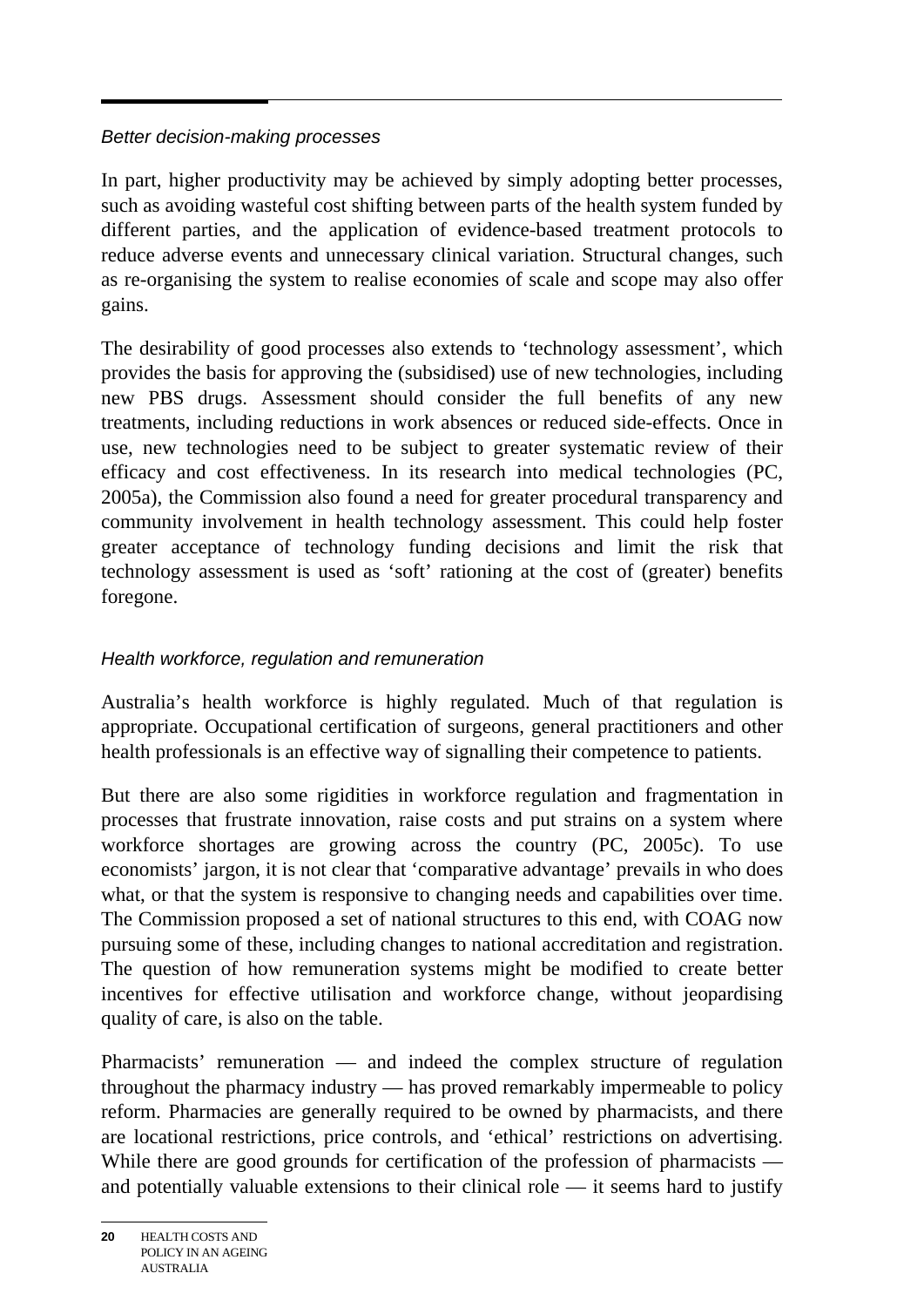$\overline{a}$ key parts of the existing regulatory structure on either clinical or consumer welfare grounds. At the threshold of an unprecedented escalation in health costs, we need finally to conduct a rigorous re-appraisal.

# **System-wide issues**

Health provision *is* a system. The effectiveness of policy change in one area depends on policy settings in others. Indeed, the health system is more even than the resources and structures devoted to health care. The complex causal factors behind persistent Indigenous disadvantage provide a vivid illustration of this. Having a good health clinic in a remote Indigenous community is unlikely to achieve better health outcomes if there are barriers to access, if housing is overcrowded, diets are poor, and substance-abuse is widespread.

The notion of health as an interconnected system is becoming better understood, both in the extreme case of indigenous health policy and in the mainstream. This is illustrated by the piloting of coordinated primary healthcare. This has been suggestive of significant benefits through more integrated service provision; though it also has revealed considerable underestimation of the administrative complexities entailed (Department of Health and Ageing 2007).

In its report on Private Health Insurance, the Commission advocated a major public review of the health system as a whole, and it has since reaffirmed that view (IC 1997, PC 2005).While there are obvious advantages in undertaking such a holistic assessment, the most effective way of implementing changes to achieve system– wide improvement is likely to continue to be through incremental steps, rather than any 'big bang' reform. The latter is probably too risky, given that we can never know for sure how people, doctors, hospitals and bureaucrats would actually respond in a world very different from the one they inhabit, and the downsides from failed large-scale policy experimentation in this field could be potentially damaging. The challenge with an incremental approach to reform, however, is to ensure that it is consistent with a coherent strategy for improvement of the system as a whole.

Recent developments within COAG provide an opportunity to advance reform in an evidence-based way, such that individual reforms can be devised which enhance the operations of the system. The relevant COAG working group has the task of advancing some key areas, and the new National Health and Hospitals Review Commission has been given a mandate to "report on a long-term health reform plan", by the middle of next year. This is a big job, but there is considerable policy groundwork from a variety of experts over recent years on which to build (including the inaugural presentation in this series, Podger, 2006).

Any national reform plan needs to be cognisant of the emerging cost pressures related both to the demand (ageing) and supply (technology) sides of the healthcare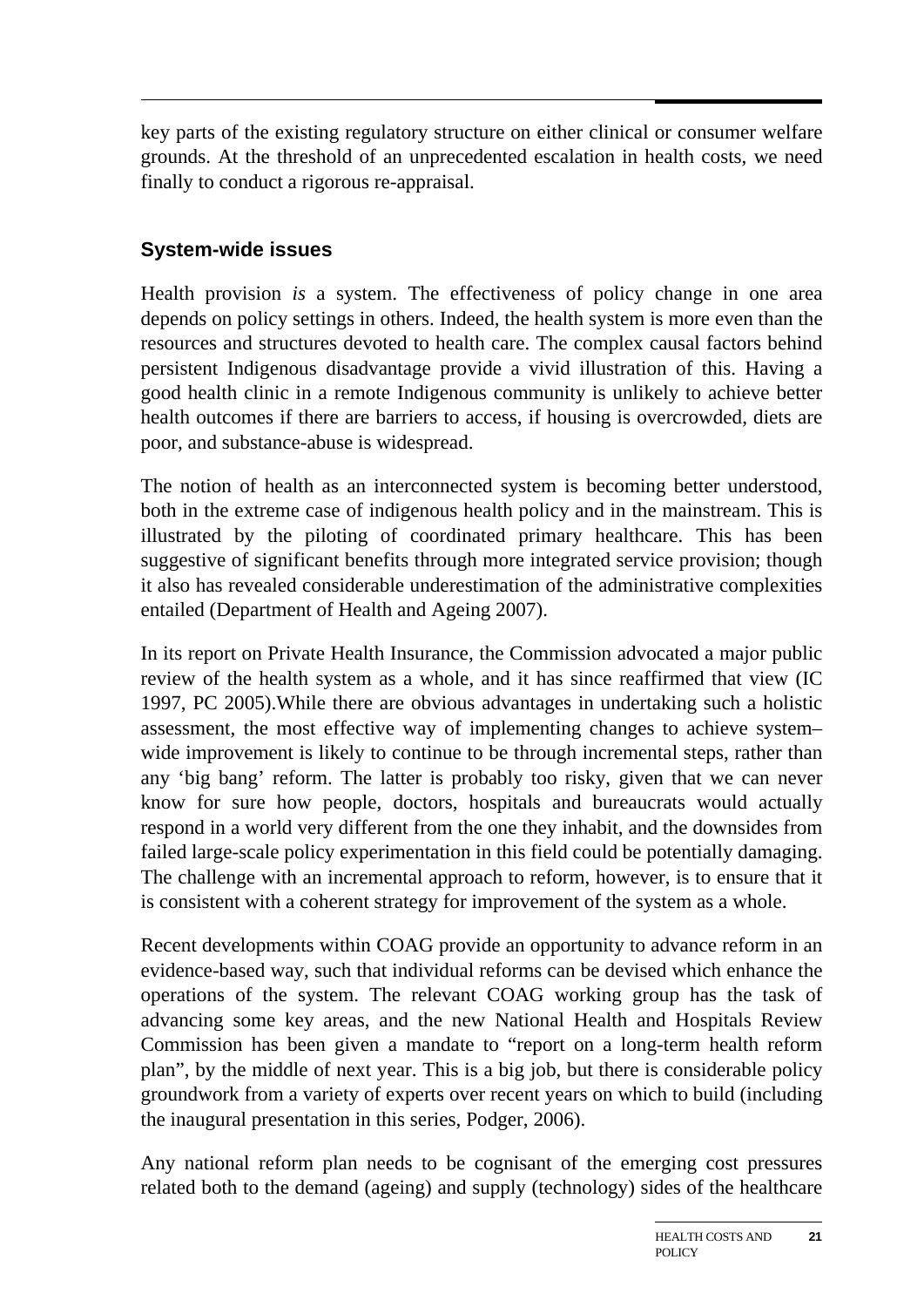market. Those pressures are inevitable and of major dimensions. They are best addressed proactively and there appears scope to do that. However this brief excursion through various areas that are seen as prospective is suggestive of caution. Ultimately, health policy reform is about changes that can lead to improvements in people's wellbeing. While greater cost-effectiveness and efficiency must be an integral part of this, mere cost containment should not be the goal.

**<sup>22</sup>** HEALTH COSTS AND POLICY IN AN AGEING AUSTRALIA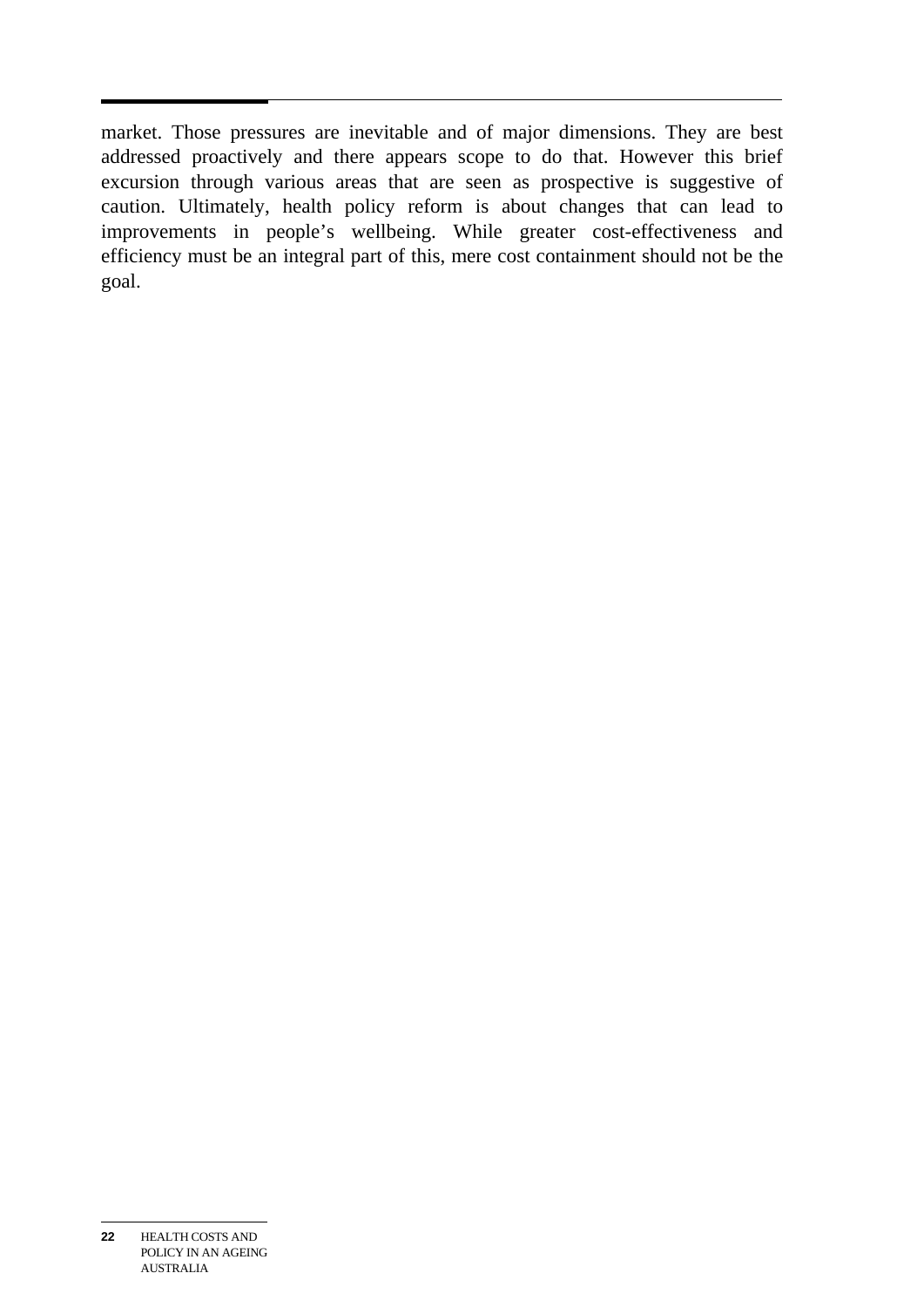#### **References**

- ACIL-Tasman 2005, *Potential Savings from Pharmacy Deregulation: An Assessment of Cost-Savings from Allowing Large Retail Chains to Own and Colocate Pharmacies*, prepared for Woolworths, May.
- AIHW (Australian Institute of Health and Welfare) 2007, *Health expenditure Australia 2005-06*, Health and welfare expenditure series no. 30, October.
- Brook, R.H., Ware, J.E. Jr., Rogers, W.H., Keeler, E.B., Davies, A.R., Sherbourne C.A., Goldberg, G.A., Lohr, K.N., Camp, P., and Newhouse, J.P. 1984, *The Effect of Coinsurance on the Health of Adults: Results from the Rand Health Insurance Experiment*, Rand Health Insurance Experiment Series, Santa Monica, CA., USA.
- Clarke, R. and Mayhew, P. 1989, "The British Gas Suicide Story and its Criminological Implications", University of Chicago. *The British Journal of Criminology* vol. 29 pp. 35-46, Centre for Crime & Justice Studies (formerly ISTD).
- Department of Health and Ageing 2007, *The National Evaluation Of The Second Round Of Coordinated Care Trials Final Report Coordination Of Care And Efficiency Of Healthcare: Lessons From The Second Round Of Australian Coordinated Care Trials*, Canberra.
- Gonzales, Corbett, Bonnie, Leeman-Castillo and others, 2005, 'Impact of patient education in improving antibiotic use in private office practices', The 'Minimizing Antibiotic Resistance in Colorado' project, *Health Services Research*, 40(1), February, pp. 101-116.
- Gray, A. 2004, *Estimating the Impact of Ageing Populations on Future Health Expenditures*, Public Lecture to the National Institute of Economics and Business and the National Institute of Health and Human Sciences, 4 November, (www.ecoocomm.anu.edu.au/nieb/canberra%20lecture%201104.pdf — accessed 15 November 2004).
- Gruber, J. 2006, *The Role of Consumer Copayments for Health Care: Lessons from the RAND Health Insurance Experiment and Beyond*, October, Kaiser Family Foundation, MIT and NBER.
- IC (Industry Commission) 1997, *Private Health Insurance*, Inquiry Report, no. 57, February.
- Lichtenberg, F.R. and Duflos, G. 2008, *Pharmaceutical Innovation and the Longevity of Australians: A First Look*, NBER Working Paper no. W14009, May, (available at SSRN: http://ssrn.com/abstract=1133923).
- Maddern, G.J. 2007, "Robotic surgery: will it be evidence-based or just "toys for boys"?", *Medical Journal of Australia*, vol. 186 (5): pp. 221-222.